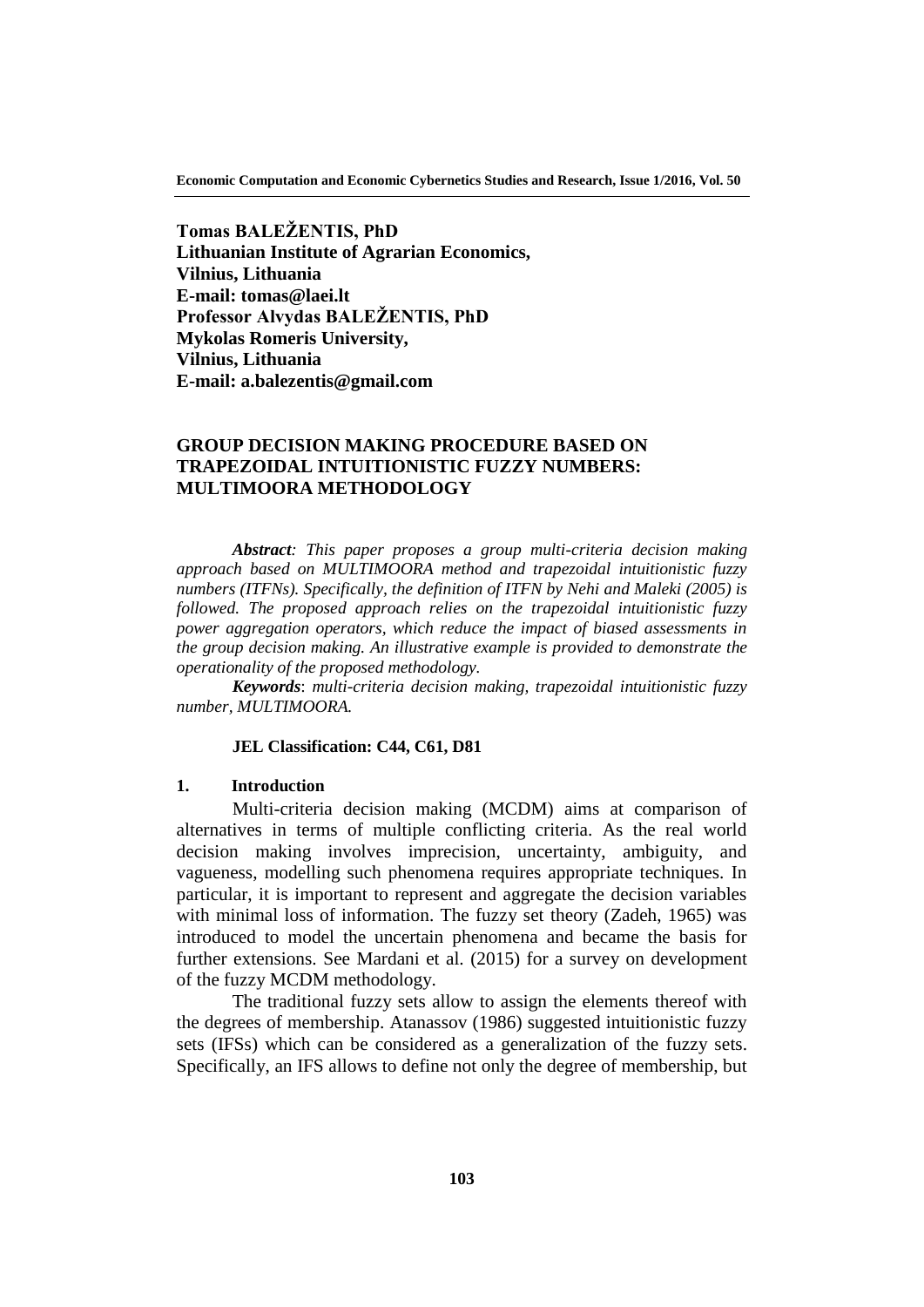also that of non-membership to a set. Subsequently, the degree of hesitancy can be taken into account. A particular case of IFS is intuitionistic fuzzy number (IFN), which can be ordinary, interval-valued, triangular, trapezoidal etc. IFNs have been employed in various instances of decision support systems (Wan, Dong, 2014), including MCDM (Wan et al., 2013; Zavadskas et al., 2014) and data envelopment analysis (Puri, Yadav, 2015).

Intuitionistic trapezoidal fuzzy numbers (ITFNs) allow for high flexibility in defining the membership and non-membership functions. The latter concept was offered by Nehi and Maleki (2005) and subsequently employed in many studies on MCDM. Ye (2011) proposed the expected value method for ITFNs. Ye (2012a, 2012b) proposed some similarity measures for ITFNs. Li and Chen (2015) and Wan and Dong (2015) developed MCDM techniques based upon ITFNs. Wan and Dong (2015) defined the power geometric operators for aggregation of ITFNs.

Among the existing MCDM techniques, the Multi-objective Optimization by Ratio Analysis (MOORA) is distinctive with vector normalization and both compensatory and non-compensatory aggregation. MOORA was introduced by Brauers and Zavadskas (2006), and updated with Full Multiplicative Form thus becoming known as MULTIMOORA (Brauers, Zavadskas, 2010). Brauers and Zavadskas (2011) also offered Dominance Theory to aggregate the ranks resulting from the three parts of MULTIMOORA.

The MULTIMOORA method has been updated to handle different types of information and applied for decision making in various fields (Baležentis, Baležentis, 2014). Deliktas and Ustun (2015) applied fuzzy MULTIMOORA to student selection, whereas Mishra et al. (2015) employed the latter technique to supplier selection. Liu et al. (2014, 2015) applied various extensions of MULTIMOORA to healthcare waste treatment planning. Zavadskas et al. (2015) extended MULTIMOORA into interval intuitionistic fuzzy environment.

Notably, Chen and Li (2014) proposed MULTIMOORA updated with ITFNs, as defined by Wang (2008). In this paper, we propose MULTIMOORA based upon ITFNs, as defined by Nehi and Maleki (2005). Therefore, different approaches towards representation of the fuzzy data can be taken by utilizing different techniques.

The paper proceeds as follows: Section 2 brings the preliminaries for intuitionistic trapezoidal fuzzy numbers. Section 3 presents the intuitionistic trapezoidal fuzzy power operators. Section 4 presents the proposed approach, MULTIMOORA-ITFN. Finally, a numerical example is given in Section 5.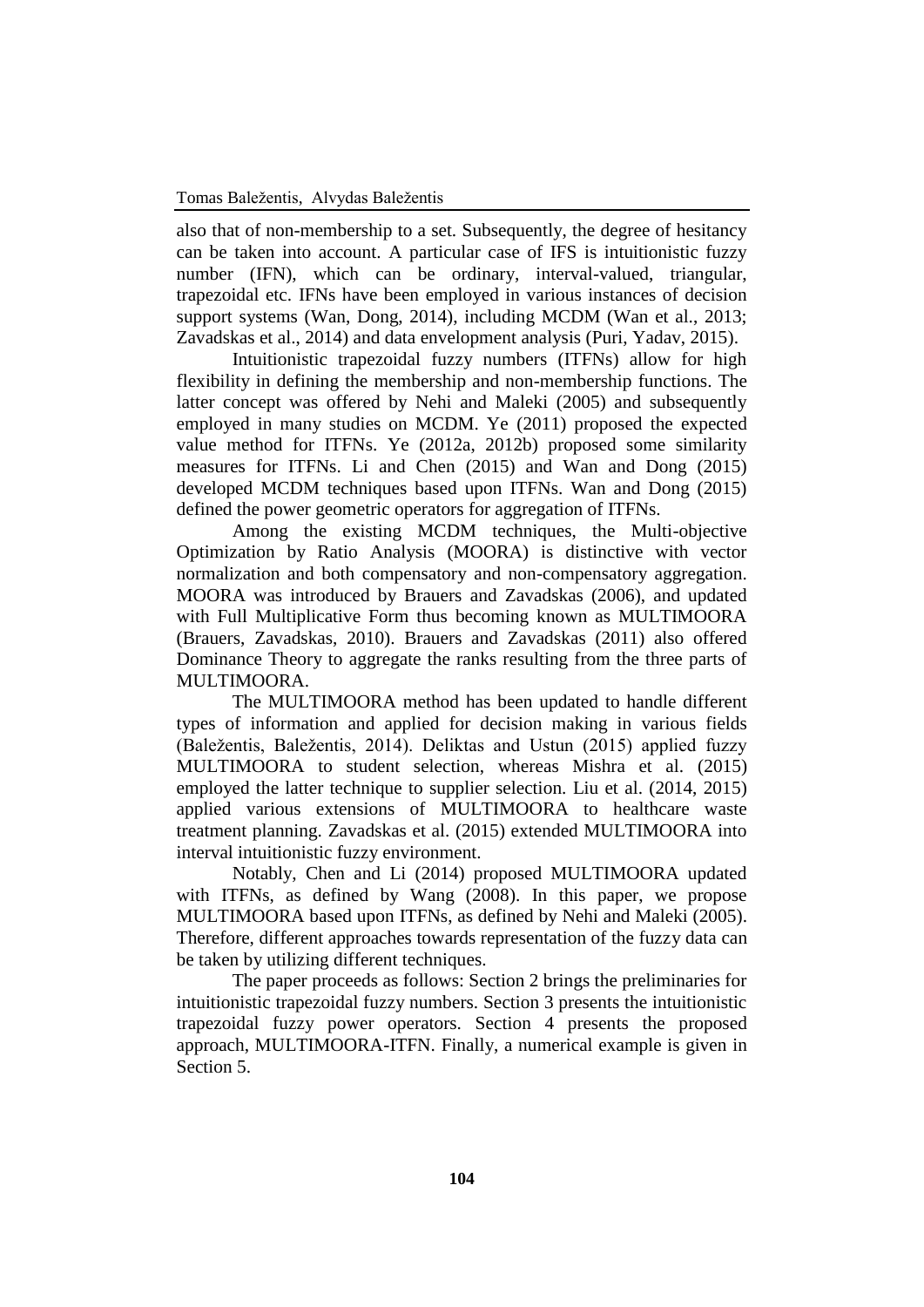\_\_\_\_\_\_\_\_\_\_\_\_\_\_\_\_\_\_\_\_\_\_\_\_\_\_\_\_\_\_\_\_\_\_\_\_\_\_\_\_\_\_\_\_\_\_\_\_\_\_\_\_\_\_\_\_\_\_\_\_\_\_\_\_\_

# **2. Preliminaries for ITFNs**

This section describes the preliminaries for intuitionistic fuzzy sets, fuzzy numbers, intuitionistic fuzzy numbers, and intuitionistic trapezoidal fuzzy numbers. This section is mainly based on Ye (2011).

**Definition 1.** Let *X* be a universe of discourse. Then an intuitionsitic fuzzy set *A* in *X* is defined by (Atanassov, 1986):

$$
A = \left\{ \left\langle x, \mu_A(x), v_A(x) \right\rangle | x \in X \right\},\tag{1}
$$

where  $\mu_A(x)$ :  $X \to [0,1]$  and  $\nu_A(x)$ :  $X \to [0,1]$  such that

 $0 \le \mu_A(x) + v_A(x) \le 1$ . The functions  $\mu_A(x)$  and  $v_A(x)$  are, respectively,

membership and non-membership functions. These two functions define the degrees of membership and non-membership of each element *x* in *X* to the intuitionistic fuzzy set *A*. Furthermore, for each *A* in *X*, one can estimate the

intuitionistic index of the element x in the set A:  
\n
$$
\pi_A(x) = 1 - \mu_A(x) - \nu_A(x), x \in X,
$$
\n(2)

where  $\pi_A(x)$  is a hesitancy degree of *x* to *A* with  $0 \le \pi_A(x) \le 1, x \in X$ .

**Definition 2.** Let *A* be a fuzzy number in the set of the real numbers, *R*, with its membership function (Dubois, Prade, 1978) defined as  $\begin{bmatrix} 0, & x < a_1; \end{bmatrix}$ 

$$
\mu_A(x) = \begin{cases}\n0, & x < a_1; \\
f_A(x), & a_1 \le x \le a_2; \\
1, & a_2 \le x \le a_3; \\
g_A(x), & a_3 \le x \le a_4; \\
0, & a_4 < x;\n\end{cases}
$$
\n(3)

where  $a_1, a_2, a_3, a_4 \in \mathbb{R}$ ;  $f_A: [a_1, a_2] \rightarrow [0,1]$  is a non-decreasing continuous function with  $f_A(a_1) = 0$ ,  $f_A(a_2) = 1$  called the left side of the fuzzy number A; and  $g_A: [a_3, a_4] \rightarrow [0,1]$  is a non-increasing continuous function with  $g_A(a_3) = 1$ ,  $g_A(a_4) = 0$  called the right side of the fuzzy number *A*.

**Definition 3.** Let *A* be an intuitionistic fuzzy number (Grzegorzewski, 2003) in the set of the real numbers, *R*, with its membership function defined as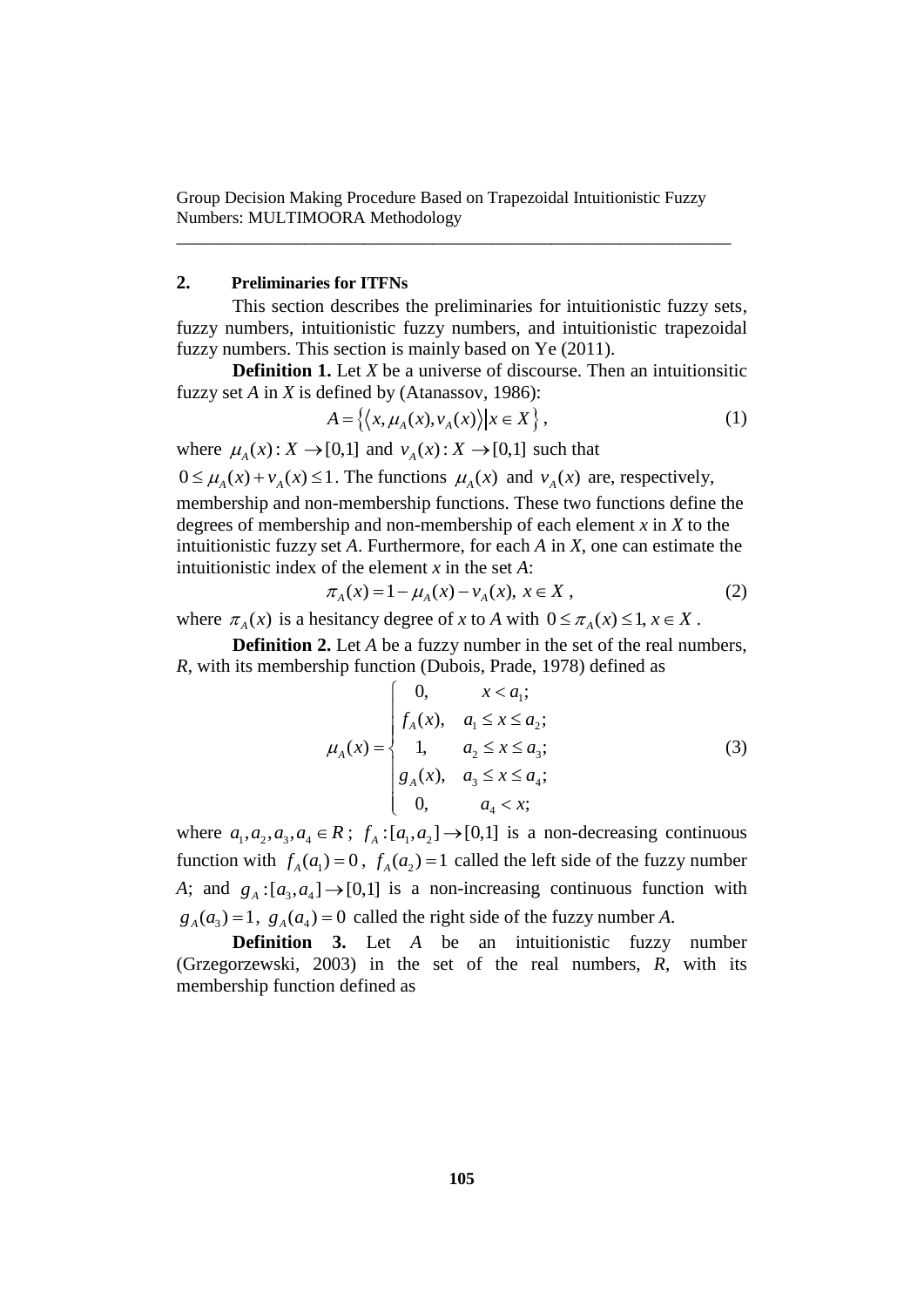Tomas Baležentis, Alvydas Baležentis

$$
\mu_A(x) = \begin{cases}\n0, & x < a_1; \\
f_A(x), & a_1 \le x \le a_2; \\
1, & a_2 \le x \le a_3; \\
g_A(x), & a_3 \le x \le a_4; \\
0, & a_4 < x;\n\end{cases}
$$
\n(4)

and its non-membership function defined as<br>  $\begin{cases} 1, & x < b_i; \end{cases}$ 

$$
v_A(x) = \begin{cases} 1, & x < b_1; \\ h_A(x), & b_1 \le x \le b_2; \\ 0, & b_2 \le x \le b_3; \\ k_A(x), & b_3 \le x \le b_4; \\ 1, & b_4 < x; \end{cases} \tag{5}
$$

where  $0 \le \mu_A(x) + v_A(x) \le 1$  and  $a_1, a_2, a_3, a_4, b_1, b_2, b_3, b_4 \in R$  such that where  $0 \le \mu_A(x) + \nu_A(x) \le 1$  and  $a_1, a_2, a_3, a_4, b_1, b_2, b_3, b_4 \in B_1$ <br>  $b_1 \le a_1 \le b_2 \le a_2 \le a_3 \le b_3 \le a_4 \le b_4$ ; and the four functions  $f_A, g_A, h_A, k_A : R \rightarrow [0,1]$  are called the side functions of a fuzzy number. The functions  $f_A$  and  $k_A$  are non-decreasing continuous functions, whereas functions *h<sup>A</sup>* and *g<sup>A</sup>* are non-increasing continuous functions.

Noteworthy, each intuitionistic fuzzy number *A* = { $\langle x, \mu_A(x), v_A(x) \rangle | x \in X$ } is a conjunction of two fuzzy numbers: *A*<sup>+</sup> with a membership function  $\mu_{A^+}(x) = \mu_A(x)$  and  $A^-$  with a membership function  $\mu_{A^{-}}(x) = 1 - v_{A}(x)$ . Note that  $\text{SupA}^{+} \subseteq \text{SupA}^{-}$  (Ye, 2011).

**Definition 4.** An intuitionistic trapezoidal fuzzy number *A* with **Definition 4.** An intuitionistic trapezoidal fuzzy num<br>parameters  $b_1 \le a_1 \le b_2 \le a_2 \le a_3 \le b_3 \le a_4 \le b_4$  is denoted as  $A = \langle (a_1, a_2, a_3, a_4), (b_1, b_2, b_3, b_4) \rangle$  in the set of real numbers *R* (Nehi and Maleki, 2005). Its membership and non-membership functions, therefore, can be given as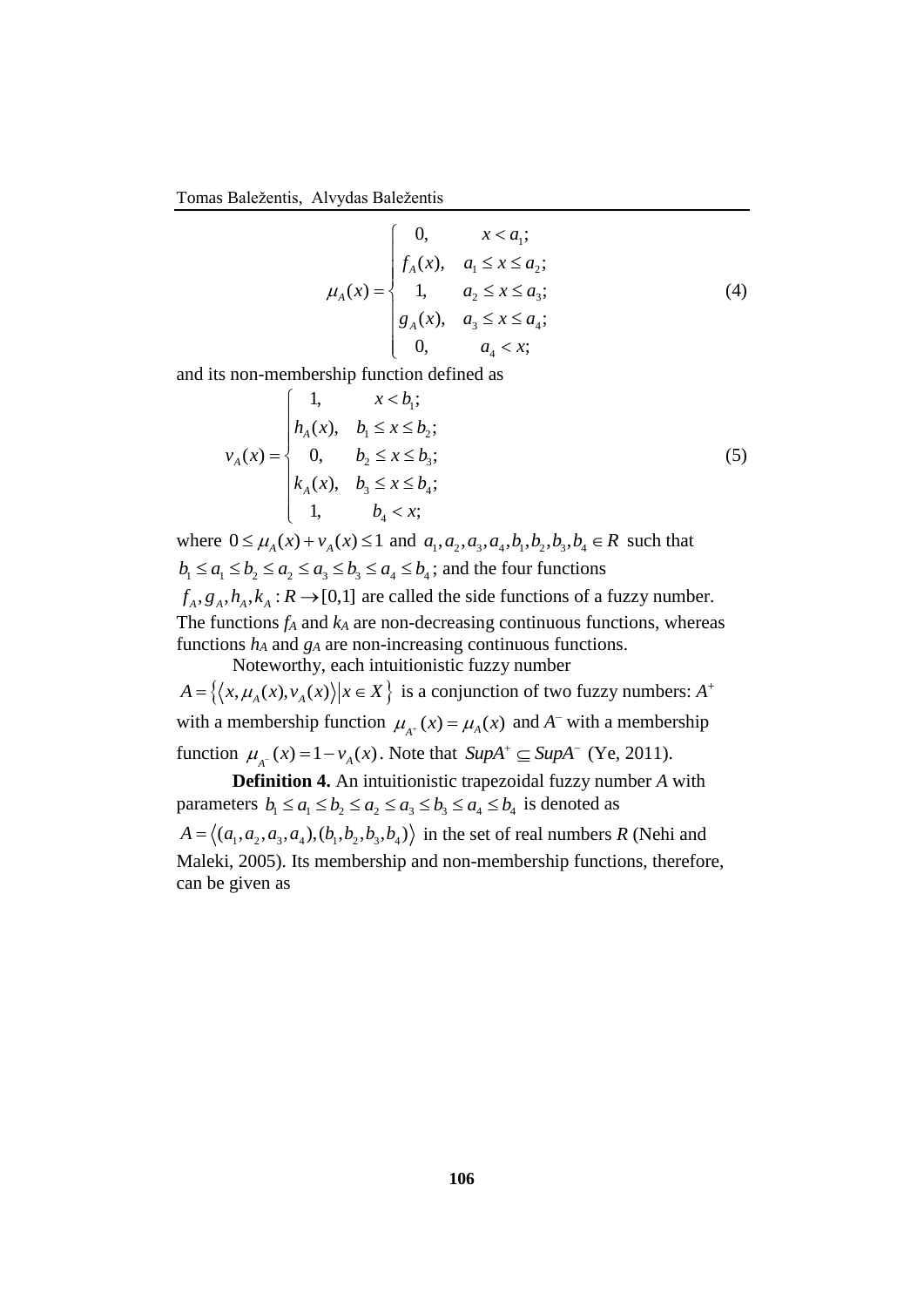$$
\mu_{A}(x) = \begin{cases}\n0, & x < a_{1}; \\
\frac{x-a_{1}}{a_{2}-a_{1}}, & a_{1} \leq x \leq a_{2}; \\
1, & a_{2} \leq x \leq a_{3}; \\
\frac{x-a_{4}}{a_{3}-a_{4}}, & a_{3} \leq x \leq a_{4}; \\
0, & a_{4} < x; \\
1, & x < b_{1}; \\
\frac{x-b_{2}}{b_{1}-b_{2}}, & b_{1} \leq x \leq b_{2}; \\
b_{1}-b_{2} & 0, & b_{2} \leq x \leq b_{3}; \\
\frac{x-b_{3}}{b_{4}-b_{3}}, & b_{3} \leq x \leq b_{4}; \\
1, & b_{4} < x.\n\end{cases}
$$
\n(7)

In case  $b_2 = b_3$ , and, hence,  $a_2 = a_3$ , a trapezoidal intuitionistic fuzzy number is reduced to a triangular intuitionistic fuzzy number.

Nehi and Maleki (2005) defined the following arithmetic operations on the intuitionistic trapezoidal fuzzy numbers. Let on the intuitionistic trapezoidal fuzzy numl<br> $A_1 = \langle (a_{11}, a_{12}, a_{13}, a_{14}), (b_{11}, b_{12}, b_{13}, b_{14}) \rangle$  and

 $A_1 = \langle (a_{11}, a_{12}, a_{13}, a_{14}), (b_{11}, b_{12}, b_{13}, b_{14}) \rangle$  and<br>  $A_2 = \langle (a_{21}, a_{22}, a_{23}, a_{24}), (b_{21}, b_{22}, b_{23}, b_{24}) \rangle$  be the two intuitionistic trapezoidal fuzzy numbers and *r* be a positive scalar number. Then,<br>  $A + A = \begin{pmatrix} (a_{11} + a_{21}, a_{12} + a_{22}, a_{13} + a_{23}, a_{14} + a_{24})$ scalar number. Then,<br>+  $a_{21}, a_{12} + a_{22}, a_{13} + a_{23}, a_{14} + a_{24}$ ),

r be a positive scalar number. Then,  
\n
$$
A_1 + A_2 = \begin{cases} (a_{11} + a_{21}, a_{12} + a_{22}, a_{13} + a_{23}, a_{14} + a_{24}), \\ (b_{11} + b_{21}, b_{12} + b_{22}, b_{13} + b_{23}, b_{14} + b_{24}) \end{cases}
$$
\n
$$
A_1 - A_2 = \begin{cases} (a_{11} - a_{24}, a_{12} - a_{23}, a_{13} - a_{22}, a_{14} - a_{21}), \\ 0, 0, 1, 1, 1 \end{cases}
$$

$$
\langle (b_{11} + b_{21}, b_{12} + b_{22}, b_{13} + b_{23}, b_{14} + b_{24}) \rangle
$$
\n
$$
A_1 - A_2 = \begin{pmatrix} (a_{11} - a_{24}, a_{12} - a_{23}, a_{13} - a_{22}, a_{14} - a_{21}), \\ (b_{11} - b_{24}, b_{12} - b_{23}, b_{13} - b_{22}, b_{14} - b_{21}) \end{pmatrix}, \quad (9)
$$
\n
$$
A_1 \cdot A_2 = \begin{pmatrix} (a_{11}a_{21}, a_{12}a_{22}, a_{13}a_{23}, a_{14}a_{24}), \\ (10) & (11) \end{pmatrix}
$$

$$
A_1 \cdot A_2 = \begin{cases} (a_{11}a_{21}, a_{12}a_{22}, a_{13}a_{23}, a_{14}a_{24}), \\ (b_{11}b_{21}, b_{12}b_{22}, b_{13}b_{23}, b_{14}b_{24}) \end{cases}
$$
 (10)

$$
\langle (b_{11}b_{21}, b_{12}b_{22}, b_{13}b_{23}, b_{14}b_{24}) \rangle
$$
  
\n
$$
A_1 \div A_2 = \langle (a_{11} / a_{24}, a_{12} / a_{23}, a_{13} / a_{22}, a_{14} / a_{21}), \rangle
$$
  
\n
$$
\langle (b_{11} / b_{24}, b_{12} / b_{23}, b_{13} / b_{22}, b_{14} / b_{21}) \rangle
$$
  
\n
$$
\langle (11)
$$

$$
\langle (b_{11} / b_{24}, b_{12} / b_{23}, b_{13} / b_{22}, b_{14} / b_{21}) \rangle
$$
  
\n
$$
rA_1 = \langle (ra_{11}, ra_{12}, ra_{13}, ra_{14}), (rb_{11}, rb_{12}, rb_{13}, rb_{14}) \rangle.
$$
 (12)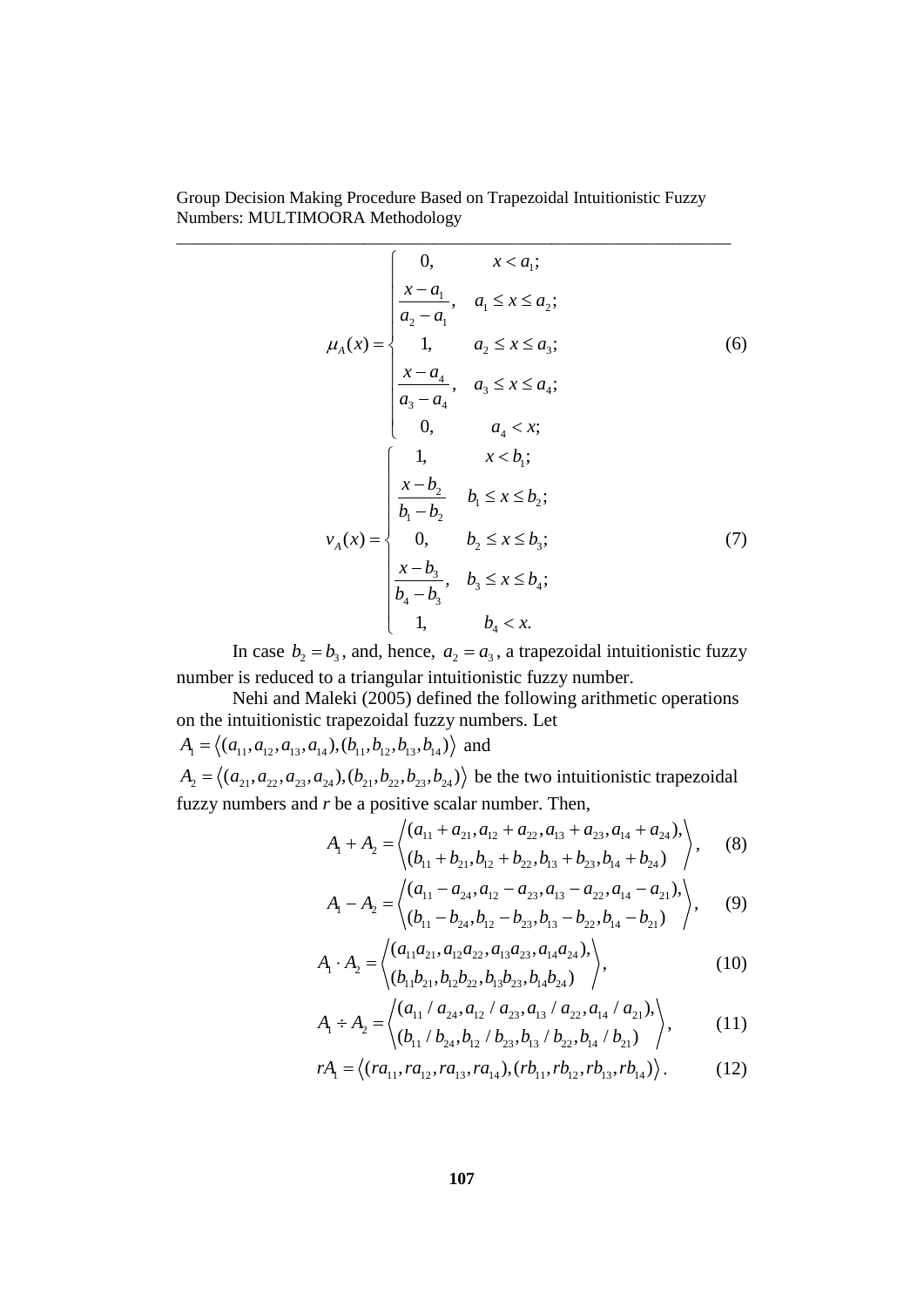Furthermore, the Euclidean distance between  $A_1$  and  $A_2$  can be computed as (Ye, 2012a):

vuted as (Ye, 2012a):  
\n
$$
d_E(A_1, A_2) = \sqrt{\frac{1}{8} \left( \sum_{p=1}^4 (a_{1p} - a_{2p})^2 + \sum_{q=1}^4 (b_{1q} - b_{2q})^2 \right)}.
$$
\n(13)

The distance measures can be employed to derive a similarity measures. In The distance measures can be employed to derive a similarity measures. In case  $0 \le b_1 \le a_1 \le b_2 \le a_2 \le a_3 \le b_3 \le a_4 \le b_4 \le 1$ , one can derive a similarity measure, viz. the support of  $A_1$  by  $A_2$ , in the following way:

 $Supp(A_1, A_2) = 1 - d_E(A_1, A_2),$  (14)

where  $\text{Supp}(A_1, A_2) = 1$  if and only if  $A_1 = A_2$ ; otherwise we have  $0 \leq$  Supp $(A_1, A_2) \leq 1$ .

The comparison of the two intuitionistic trapezoidal fuzzy numbers,  $A_1$  and  $A_2$ , can be carried out by computing their respective expected values (EV):

$$
EV(A_1) = \frac{1}{8} \left( \sum_{p=1}^{4} a_{1p} + \sum_{q=1}^{4} b_{1q} \right),
$$
 (15)

with greater EV implying superiority of a certain intuitionistic trapezoidal fuzzy number.

## **3. Trapezoidal intuitionistic fuzzy power aggregation operators**

Group decision making requires imputation of the expert weights. These weights can be obtained in the spirit of the ordered weighted average (OWA), which was introduced by Yager (1988). The method assigns lower significance for more biased ratings. Therefore, group decision making becomes more robust in the sense of expert rating aggregation.

The power average (PA) operator (Yager, 2001) accounts for the degree of discrepancy among the elements to be aggregated by involving the support measures into the computation. Wan (2013) offered power average operator, the weighted power average operator, the power ordered weighted average operator, and the power hybrid average operator of trapezoidal intuitionistic fuzzy numbers. This section presents a trapezoidal intuitionistic fuzzy power ordered weighted average (TIFPOWA) operator and a trapezoidal intuitionistic fuzzy power ordered weighted geometric (TIFPOWG) operator.

Let there be a collection of ITFNs,  

$$
A_j = \langle (a_{j1}, a_{j2}, a_{j3}, a_{j4}), (b_{j1}, b_{j2}, b_{j3}, b_{j4}) \rangle, \text{ where } j = 1, 2, ..., n; \text{ and the related}
$$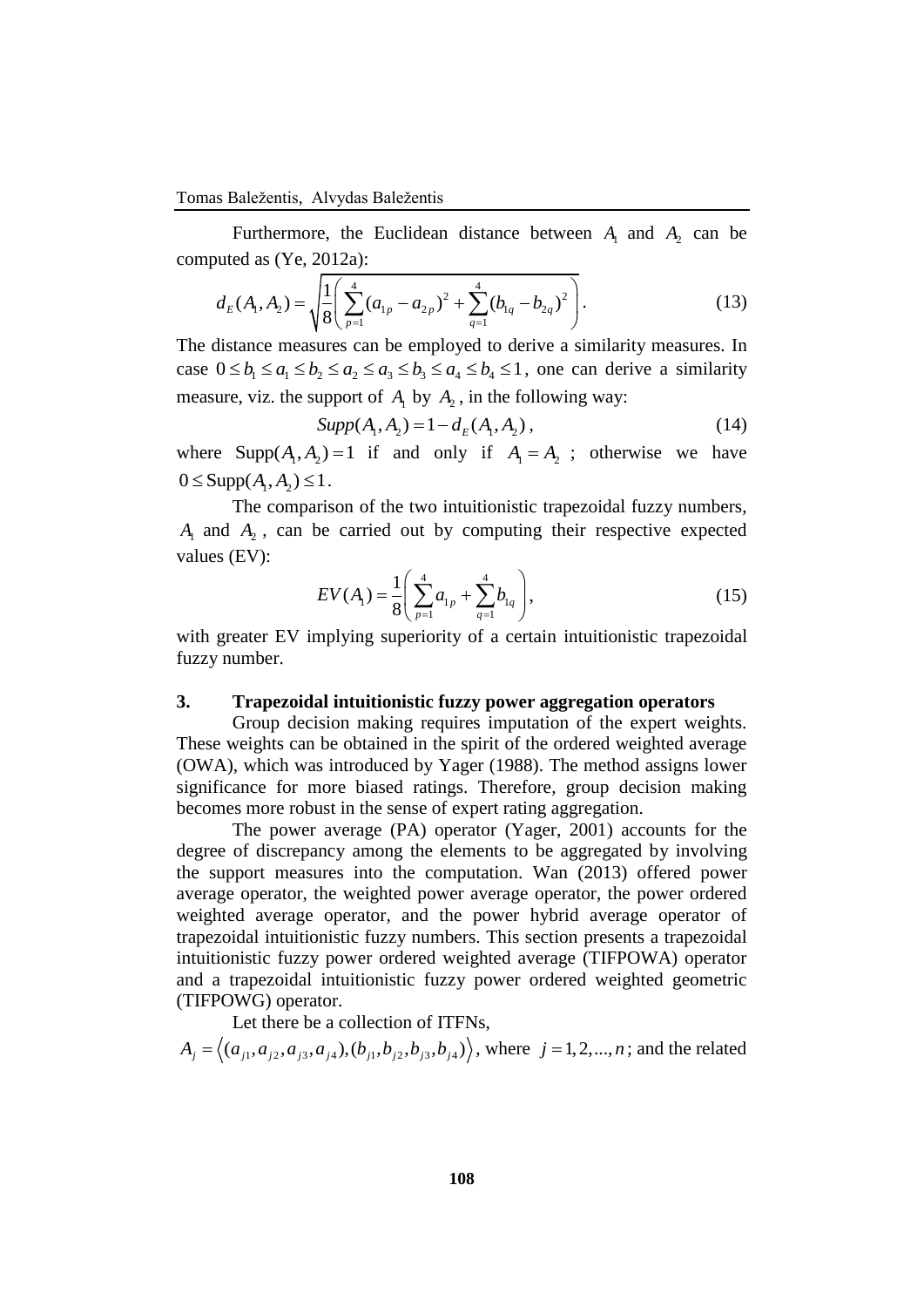\_\_\_\_\_\_\_\_\_\_\_\_\_\_\_\_\_\_\_\_\_\_\_\_\_\_\_\_\_\_\_\_\_\_\_\_\_\_\_\_\_\_\_\_\_\_\_\_\_\_\_\_\_\_\_\_\_\_\_\_\_\_\_\_\_

the ordered set of ITFNs,

he ordered set of ITFNs,<br>  $A_{(j)} = \left\langle (a_{(j)1}, a_{(j)2}, a_{(j)3}, a_{(j)4}), (b_{(j)1}, b_{(j)2}, b_{(j)3}, b_{(j)4}) \right\rangle$  with  $A_{(j-1)} \ge A_{(j)}$  for  $j = 2, 3, \dots, n$ . Then the TIFPOWA aggregates a set of ITFNs into a single ITFN in the following way:  $j = 2, 3, ..., n$ . Then the TIFPOWA<br>ITFN in the following way:<br>*TIFPOWA*  $(A_1, A_2, ..., A_n) = \sum_{i=1}^{n} w_i A_i$ 

**THEPOWA**
$$
(A_1, A_2,..., A_n)
$$
 =  $\sum_{j=1}^n w_j A_{(j)}$   
\n=  $\left\langle \left( \sum_{j=1}^n w_j a_{(j)1}, \sum_{j=1}^n w_j a_{(j)2}, \sum_{j=1}^n w_j a_{(j)3}, \sum_{j=1}^n w_j a_{(j)4} \right), (16) \right\rangle$   
\n $\left( \sum_{j=1}^n w_j b_{(j)1}, \sum_{j=1}^n w_j b_{(j)2}, \sum_{j=1}^n w_j b_{(j)3}, \sum_{j=1}^n w_j b_{(j)4} \right) \right\rangle$ 

where 
$$
w_j = (w_1, w_2, ..., w_l, ..., w_n)
$$
 is a set of weights such that  
\n
$$
w_l = g\left(\frac{D_l}{TV}\right) - g\left(\frac{D_{l-1}}{TV}\right), \quad D_l = \sum_{j=1}^{l} V_{(j)},
$$
\n
$$
TV = \sum_{j=1}^{n} V_{(j)}, \quad V_{(j)} = 1 + T(A_{(j)})
$$
\n(17)

with  $T(A_{(j)})$  being the support of the *j*-th largest ITFN by all the other ITFNs:

$$
T(A_{(l)}) = \sum_{\substack{j=1\\j\neq l}}^{n} Sup(A_{(l)}, A_{(j)}),
$$
\n(18)

where  $Sup(A_{(l)}, A_{(j)})$  is support of the *l*-th largest ITFN by the *j*-th largest ITFN, and  $g:[0,1] \rightarrow [0,1]$  is a basic unit-interval monotonic (BUM) function. The following properties of BUM functions are valid: 1)  $g(0) = 0$ , 2)  $g(1) = 1$ , and 3)  $g(x) \ge g(y)$ , if  $x > y$ .

The TIFPOWG operator aggregates

The TIFPOWG operator aggregates<br>  $A_j = \langle (a_{j1}, a_{j2}, a_{j3}, a_{j4}), (b_{j1}, b_{j2}, b_{j3}, b_{j4}) \rangle, j = 1, 2, ..., n$ , into a single ITFN as follows: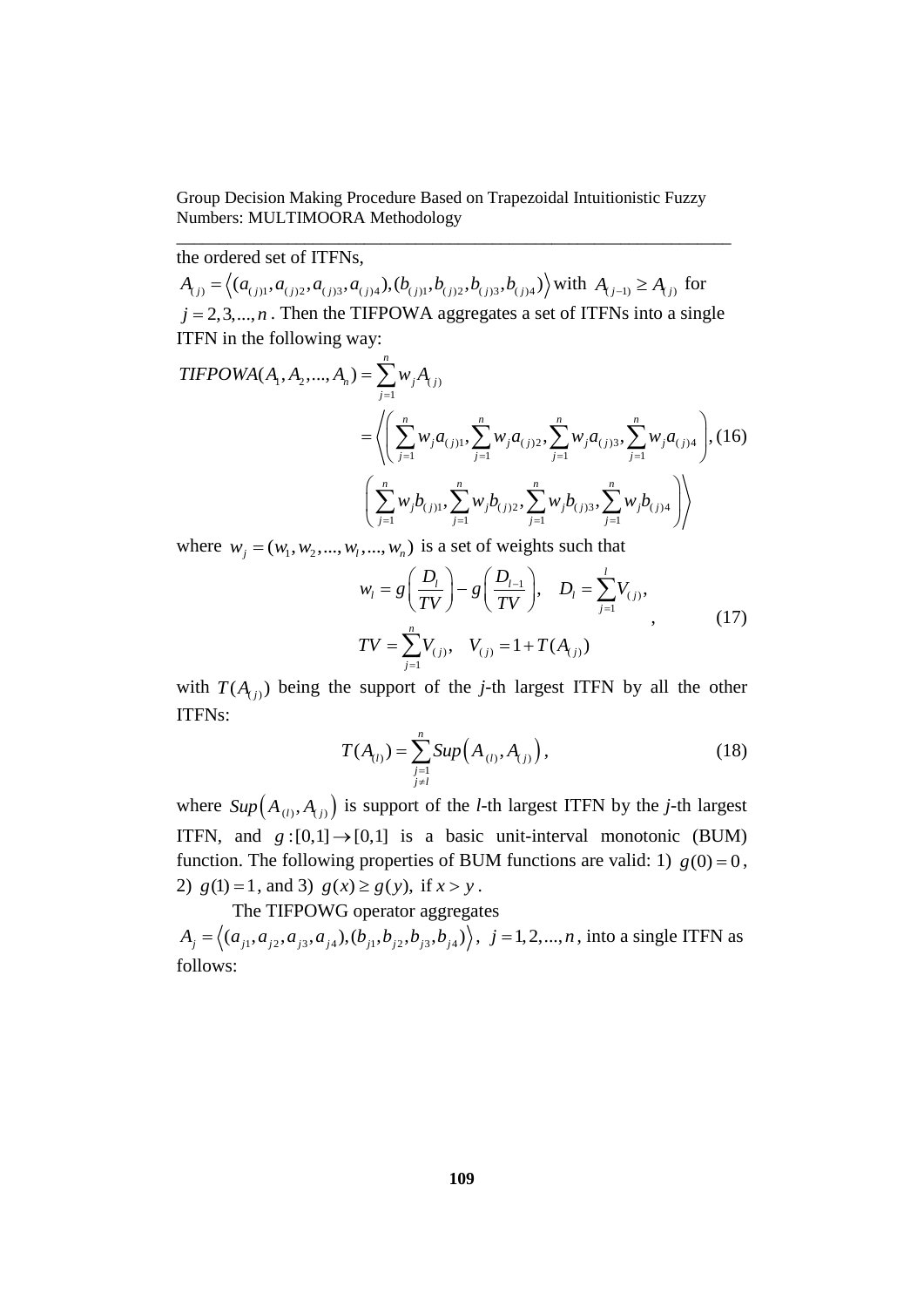Tomas Baležentis, Alvydas Baležentis

omas Baležentis, Alvydas Baležentis  
\n
$$
TIFPOWG(A_1, A_2, ..., A_n) = \prod_{j=1}^n (A_{(j)})^{w_j}
$$
\n
$$
= \left\langle \left( \prod_{j=1}^n (a_{j1})^{w_j}, \prod_{j=1}^n (a_{j2})^{w_j}, \prod_{j=1}^n (a_{j3})^{w_j}, \prod_{j=1}^n (a_{j4})^{w_j} \right), \left( \prod_{j=1}^n (b_{j1})^{w_j}, \prod_{j=1}^n (b_{j2})^{w_j}, \prod_{j=1}^n (b_{j3})^{w_j}, \prod_{j=1}^n (b_{j4})^{w_j} \right) \right\rangle
$$
\n(19)

where  $w_j = (w_1, w_2, ..., w_i, ..., w_n)$  is a set of weights satisfying Eqs. 17 and 18.

Both TIFPOWA and TIFPOWG can be employed to aggregate the ratings provided by different decision makers into a single decision matrix.

# **4. MULTIMOORA updated with intuitionistic trapezoidal fuzzy numbers**

This section presents the MULTIMOORA method updated with ITFNs, MULTIMOOTA-ITFN. Initially, the expert ratings are aggregated into a single decision matrix and then the MULTIMOORA-ITFN is applied.

**Step 1.** Say there is a board of *K* experts. Accordingly, each of the experts establishes a decision making matrix,  $D^k$ , where stablishes a decision making<br>  $\left(a_1^{ij,k}, a_2^{ij,k}, a_3^{ij,k}, a_4^{ij,k}\right), \left(b_1^{ij,k}, b_2^{ij,k}, b_3^{ij,k}, b_4^{ij,k}\right)$ **Experts** establishes a decision making matrix,  $D^k$ , where  $D^k = x_{ij}^k = \left\langle \left( a_1^{ij,k}, a_2^{ij,k}, a_3^{ij,k}, a_4^{ij,k} \right), \left( b_1^{ij,k}, b_2^{ij,k}, b_3^{ij,k}, b_4^{ij,k} \right) \right\rangle$ , with  $i = 1, 2, ..., m$ being the index of alternatives,  $j = 1, 2, \dots, n$  being that of criteria, and  $k = 1, 2, \ldots, K$  that of experts. In case expert assessments do not satisfy the  $k = 1, 2, ..., K$  that of experts. In case expert assessments do not satisfy the boundedness condition,  $0 \le b_1 \le a_1 \le b_2 \le a_2 \le a_3 \le b_3 \le a_4 \le b_4 \le 1$ , they should be normalized. Otherwise, the normalization can be carried out after aggregation. This paper focuses on linguistic reasoning and thus the second option.

**Step 2.** The TIFPOWG operator is employed to aggregate the expert decision matrices, *A k* , into a single intuitionistic fuzzy decision matrix *A* with its elements  $A = x_{ij} = \langle (a_1^{ij}, a_2^{ij}, a_3^{ij}, a_4^{ij,k}), (b_1^{ij}, b_2^{ij}, b_3^{ij}, b_4^{ij}) \rangle$ *A*<sup>k</sup>, into a single intuitionistic fuzzy decision  $A = x_{ij} = \langle (a_1^{ij}, a_2^{ij}, a_3^{ij}, a_4^{ij,k}) , (b_1^{ij}, b_2^{ij}, b_3^{ij}, b_4^{ij}) \rangle$ , where

$$
x_{ij} = TIFPOWG(x_{ij}^1, x_{ij}^2, ..., x_{ij}^K),
$$
 (20)

is the aggregated assessment of the *i*-th alternative against the *j*-th criterion. Eq. 15 can be employed to rank the ITFNs in case order of preference is unclear.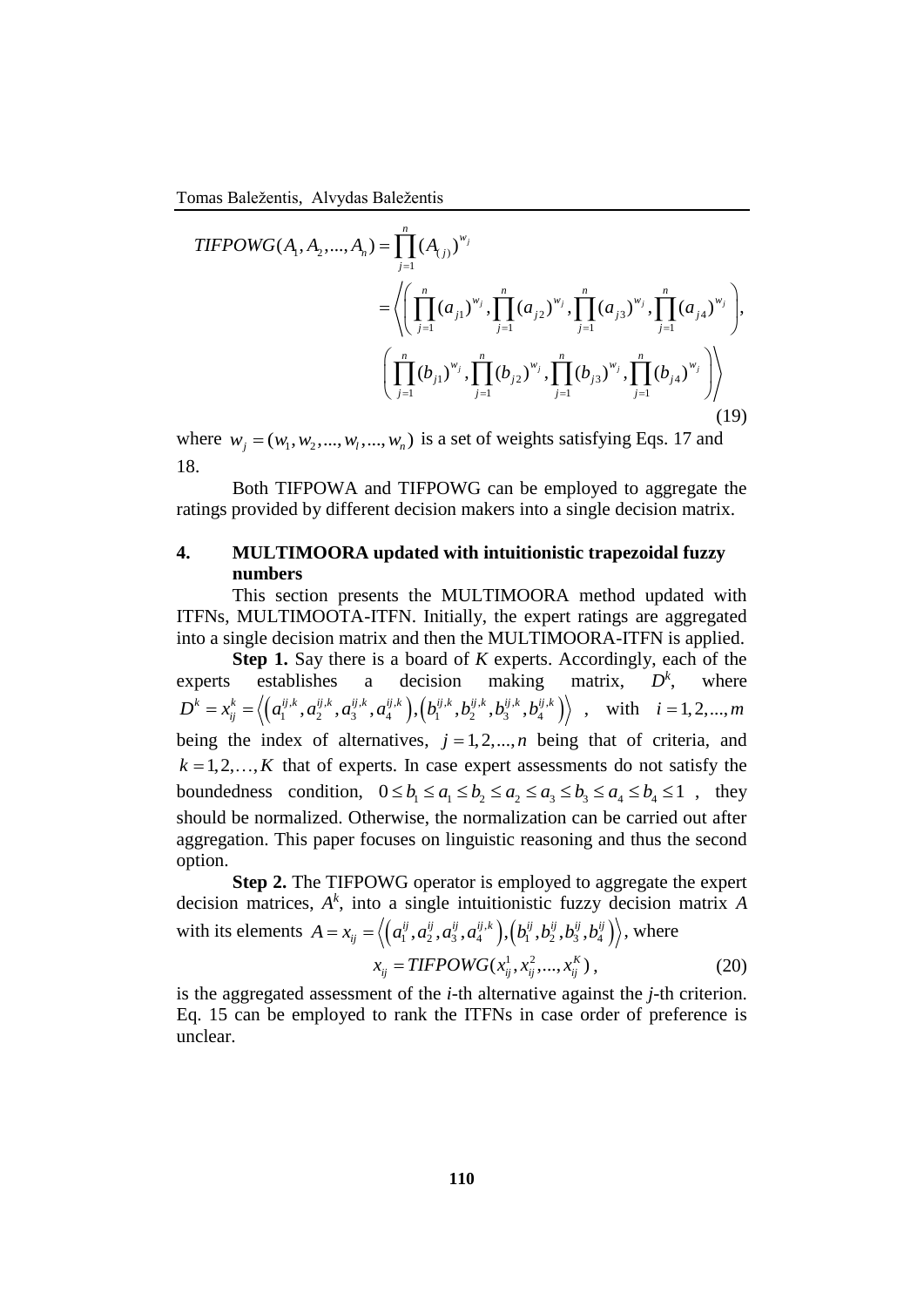\_\_\_\_\_\_\_\_\_\_\_\_\_\_\_\_\_\_\_\_\_\_\_\_\_\_\_\_\_\_\_\_\_\_\_\_\_\_\_\_\_\_\_\_\_\_\_\_\_\_\_\_\_\_\_\_\_\_\_\_\_\_\_\_\_

**Step 3.** In order to facilitate the MCDM, one needs to normalize the decision matrix and thus remove any differences amongst the criteria arising from their dimensions and types. Specifically, different dimensions are used for economic, environmental, or social indicators serving as respective criteria in decision making. As for the types of criteria, one can establish the two subsets of the criteria set, *J*, namely benefit criteria, *B*, and cost criteria, *C*. The former ones should be maximized, whereas the latter ones – minimized.

The modified vector normalization can therefore be employed to

make IFNs comparable. Let 
$$
v_j
$$
 be the scaling factor:  
\n
$$
v_j = \left[ \frac{1}{8} \left( \sum_{p=1}^{4} (a_p^{ij})^2 + \sum_{q=1}^{4} (b_q^{ij})^2 \right) \right]^{-\frac{1}{2}}, j = 1, 2, ..., n.
$$
\n(21)

By employing Eq. 21, one can now normalize the decision matrix.<br>
fically, we have:<br>  $x_{ij}^* = v_j x_{ij} = \left\langle \left( v_j a_1^{ij}, v_j a_2^{ij}, v_j a_3^{ij}, v_j a_4^{ij} \right), \left( v_j b_1^{ij}, v_j b_2^{ij}, v_j b_3^{ij}, v_j b_4^{ij} \right) \right\rangle, \forall j$ , (22) Specifically, we have: *i*<br>*i*,  $V$ , $a_2^{ij}$ ,  $V$ , $a_2^{ij}$ ,  $V$ , $a_3^{ij}$   $\}$ ,  $\left(V$ , $b_1^{ij}$ ,  $V$ , $b_2^{ij}$ ,  $V$ , $b_3^{ij}$ ,  $V$ , $b_4^{ij}$ 

$$
x_{ij}^* = v_j x_{ij} = \left\langle \left(\nu_j a_1^{ij}, \nu_j a_2^{ij}, \nu_j a_3^{ij}, \nu_j a_4^{ij}\right), \left(\nu_j b_1^{ij}, \nu_j b_2^{ij}, \nu_j b_3^{ij}, \nu_j b_4^{ij}\right)\right\rangle, \forall j \,, \quad (22)
$$

where  $x_{ii}^*$  $x_{ij}^* = \langle (\bar{a}_1^{ij}, \bar{a}_2^{ij}, \bar{a}_3^{ij}, \bar{a}_4^{ij}), (\bar{b}_1^{ij}, \bar{b}_2^{ij}, \bar{b}_3^{ij}, \bar{b}_4^{ij}) \rangle$  is a respective element of the normalized decision matrix. In addition, these values could be multiplied a respective weight,  $w_j$ , such that  $\sum_{j=1}^n w_j = 1$  $\sum_{j=1}^{n} w_j = 1$ . In case of fuzzy weights, their modal values should sum up to a unity.

**Step 4 – The Trapezoidal Intuitionistic Fuzzy Ratio System.** The normalized values are further aggregated in the spirit of Eqs. 8 and 9:

$$
y_i = \sum_{j \in B} x_{ij}^* - \sum_{j \in C} x_{ij}^*, \ i = 1, 2, ..., m,
$$
 (23)

where  $y_i$  denoted the overall utility of the *i*-th alternative. Defuzzification is applied by the virtue of Eq. 15. Thereafter, the alternatives are ranked in descending order of *EV*(*yi*).

**Step 5 – The Trapezoidal Intuitionistic Fuzzy Reference Point.** 

The Maximal Utopian Reference Point (MURP), 
$$
r = r_j
$$
, is defined as:  
\n
$$
r_j = \begin{cases} \langle (1.0, 1.0, 1.0, 1.0), (1.0, 1.0, 1.0, 1.0) \rangle, j \in B, \\ \langle (0, 0, 0, 0), (0, 0, 0, 0) \rangle, j \in C \end{cases}
$$
\n(24)

Alternatively, one can employ Eq. 15 to identify the maximal (minimal) values of benefit (cost) criteria and thus construct a Maximal Objective Reference Point.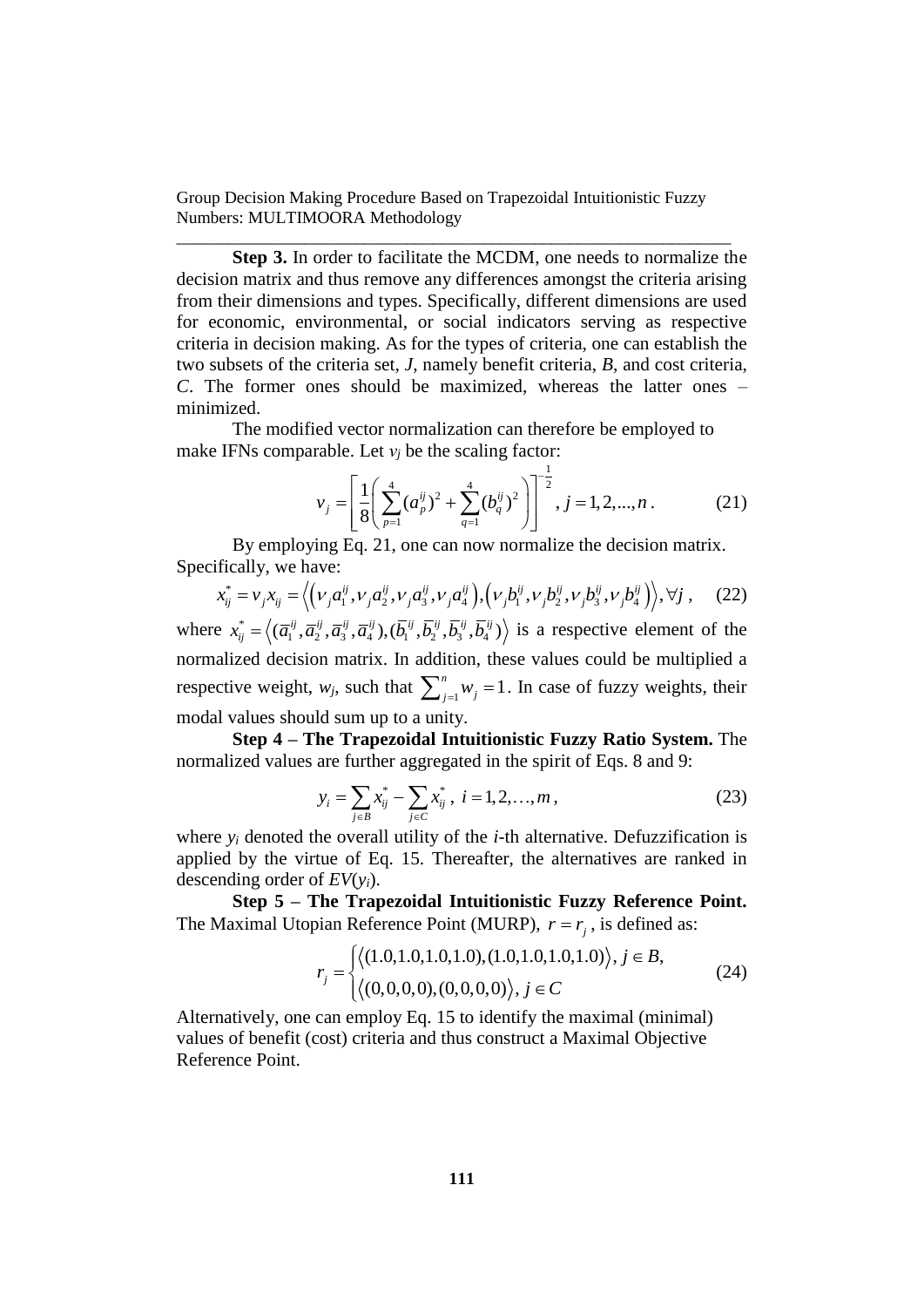#### Tomas Baležentis, Alvydas Baležentis

Then the Eq. 13 is employed to measure the distances between the alternative and the reference point (e. g. MURP) in terms of the Tchebycheff metric:<br>  $d_T(A_i, r) = \max_i d_E(x_{ij}^*, r_j)$ 

$$
d_{T}(A_{i}, r) = \max_{j} d_{E}(x_{ij}^{*}, r_{j})
$$
  
= 
$$
\max_{j} \sqrt{\frac{1}{8} \left( \sum_{p=1}^{4} (a_{p}^{ij} - r_{p}^{j})^{2} + \sum_{q=1}^{4} (a_{q}^{ij} - r_{q}^{j})^{2} \right)}, i = 1, 2, ..., m,
$$
 (25)

The alternatives are ranked in ascending order of  $d_T(A_i, r)$ .

**Step 6 – The Trapezoidal Intuitionistic Fuzzy Multiplicative**  Form. The overall utility of an alternative is determined by the multiplicative relationship:

$$
U_i = \prod_{j \in B} x_{ij} / \prod_{j \in C} x_{ij}, \ i = 1, 2, ..., m,
$$
 (26)

where multiplication and division operators are those defined in Eqs. 10 and 11, respectively. The Eq. 15 is employed for defuzzification, with higher values of *EV*(*Ui*) indicating higher preference of a certain alternative.

**Step 7.** The three ranks for each of alternatives obtained in Steps 4– 6 are summarized by employing the Dominance theory (Brauers, Zavadskas, 2011).

## **5. Numerical example**

Suppose that a telecommunication company intends to choose a manager for R&D department from four volunteers named  $A_1$ ,  $A_2$ ,  $A_3$  and A<sup>4</sup> (adopted from Liu and Jin (2012)). The decision making committee assess the four concerned volunteers based on five attributes shown as follows:

- (1) Proficiency in identifying research areas  $(C_1)$ ;
- (2) Proficiency in administration  $(C_2)$ ;
- (3) Personality  $(C_3)$ ;
- (4) Past experience  $(C_4)$ ;
- $(5)$  Self-confidence  $(C_5)$ .

The number of the committee members is three, with decision makers labeled as DM1, DM<sup>2</sup> and DM3, respectively. Each decision maker has presented his (her) evaluation information for four volunteers in Tables 2. The linguistic terms are same as those in Table 1.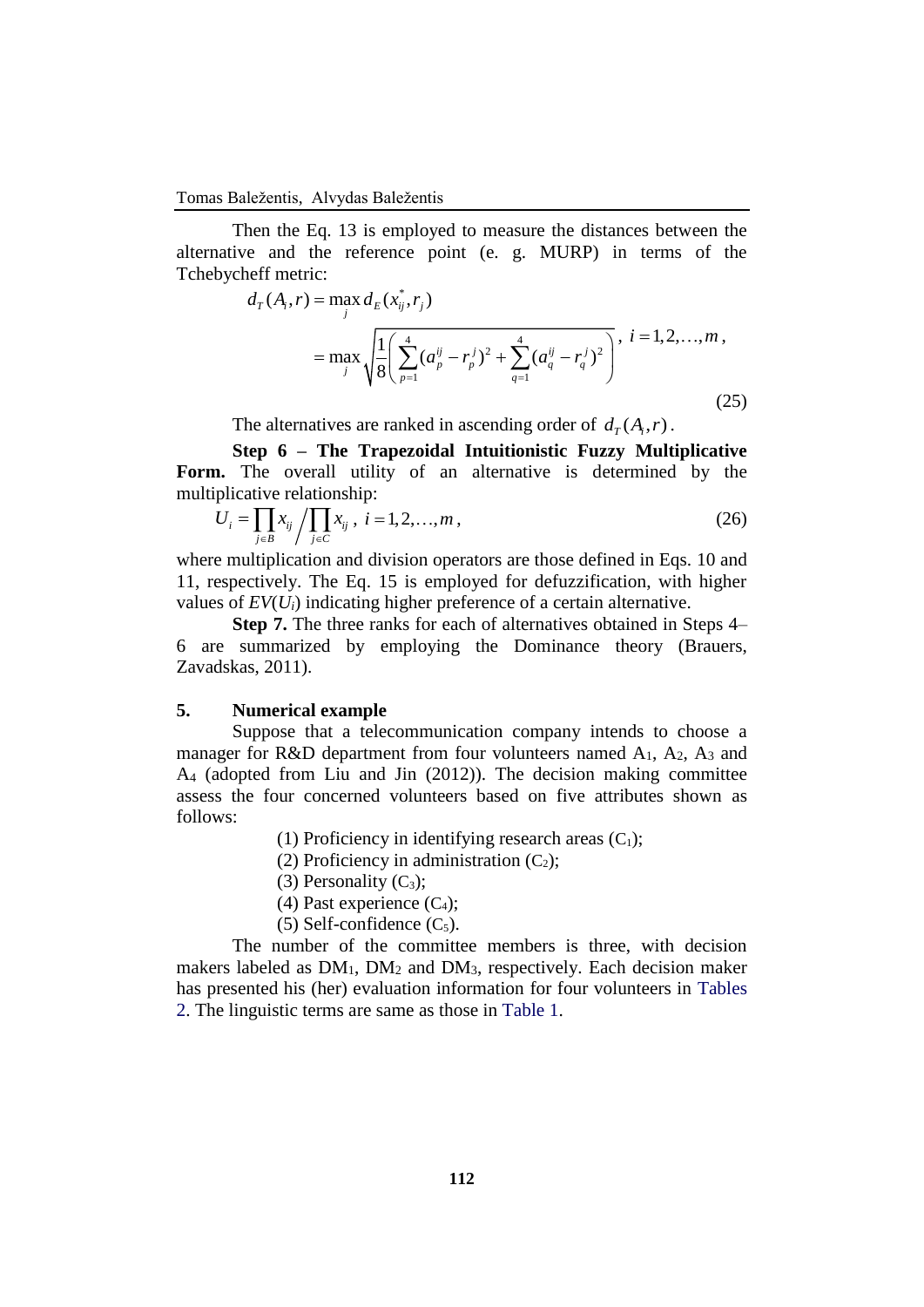\_\_\_\_\_\_\_\_\_\_\_\_\_\_\_\_\_\_\_\_\_\_\_\_\_\_\_\_\_\_\_\_\_\_\_\_\_\_\_\_\_\_\_\_\_\_\_\_\_\_\_\_\_\_\_\_\_\_\_\_\_\_\_\_\_

| fuzzy numbers (Ye, 2012b) |                                                                              |  |  |
|---------------------------|------------------------------------------------------------------------------|--|--|
| Linguistic term           | <b>ITFN</b>                                                                  |  |  |
| Absolutely<br>low         | $\langle (0.001, 0.001, 0.001, 0.001), (0.001, 0.001, 0.001, 0.001) \rangle$ |  |  |
| (AL)                      |                                                                              |  |  |
| Low (L)                   | $\langle (0.001, 0.1, 0.2, 0.3), (0.001, 0.1, 0.2, 0.3) \rangle$             |  |  |
| Fairly low (FL)           | $\langle (0.1, 0.2, 0.3, 0.4), (0.001, 0.2, 0.3, 0.5) \rangle$               |  |  |
| Medium $(M)$              | $\langle (0.3, 0.4, 0.5, 0.6), (0.2, 0.4, 0.5, 0.7) \rangle$                 |  |  |
| Fairly high (FH)          | $\langle (0.5, 0.6, 0.7, 0.8), (0.4, 0.6, 0.7, 0.9) \rangle$                 |  |  |
| High(H)                   | $\langle (0.7, 0.8, 0.9, 1.0), (0.7, 0.8, 0.9, 1.0) \rangle$                 |  |  |
| Absolutely<br>high        | $\langle (1.0, 1.0, 1.0, 1.0), (1.0, 1.0, 1.0, 1.0) \rangle$                 |  |  |
| (AH)                      |                                                                              |  |  |

**Table 1. Linguistic variables and respective trapezoidal intuitionistic**

**Table 2. The ratings provided by the decision makers (DM1–DM3) to**  the candidates  $(A_1 - A_4)$  in terms of the multiple criteria  $(C_1 - C_5)$ 

|                 |                | $C_1$     | C <sub>2</sub> | $C_3$     | $C_4$ | $C_5$     |
|-----------------|----------------|-----------|----------------|-----------|-------|-----------|
| $DM_1$          | A <sub>1</sub> | AH        | AH             | AH        | AH    | AH        |
|                 | A <sub>2</sub> | H         | AH             | AH        | AH    | M         |
|                 | $A_3$          | AH        | FH             | M         | M     | M         |
|                 | A <sub>4</sub> | M         | М              | М         | FH    | M         |
| DM <sub>2</sub> | A <sub>1</sub> | AM        | FH             | M         | M     | AH        |
|                 | A <sub>2</sub> | M         | AH             | AH        | AH    | <b>FH</b> |
|                 | $A_3$          | М         | М              | <b>FH</b> | AH    | M         |
|                 | $A_4$          | AH        | М              | FH        | M     | М         |
| DM <sub>3</sub> | A <sub>1</sub> | <b>FH</b> | M              | M         | AH    | AH        |
|                 | A <sub>2</sub> | FH        | <b>FH</b>      | M         | FH    | M         |
|                 | $A_3$          | AH        | AH             | AH        | AH    | <b>FH</b> |
|                 | $A_4$          | AH        | AH             | FH        | AH    | М         |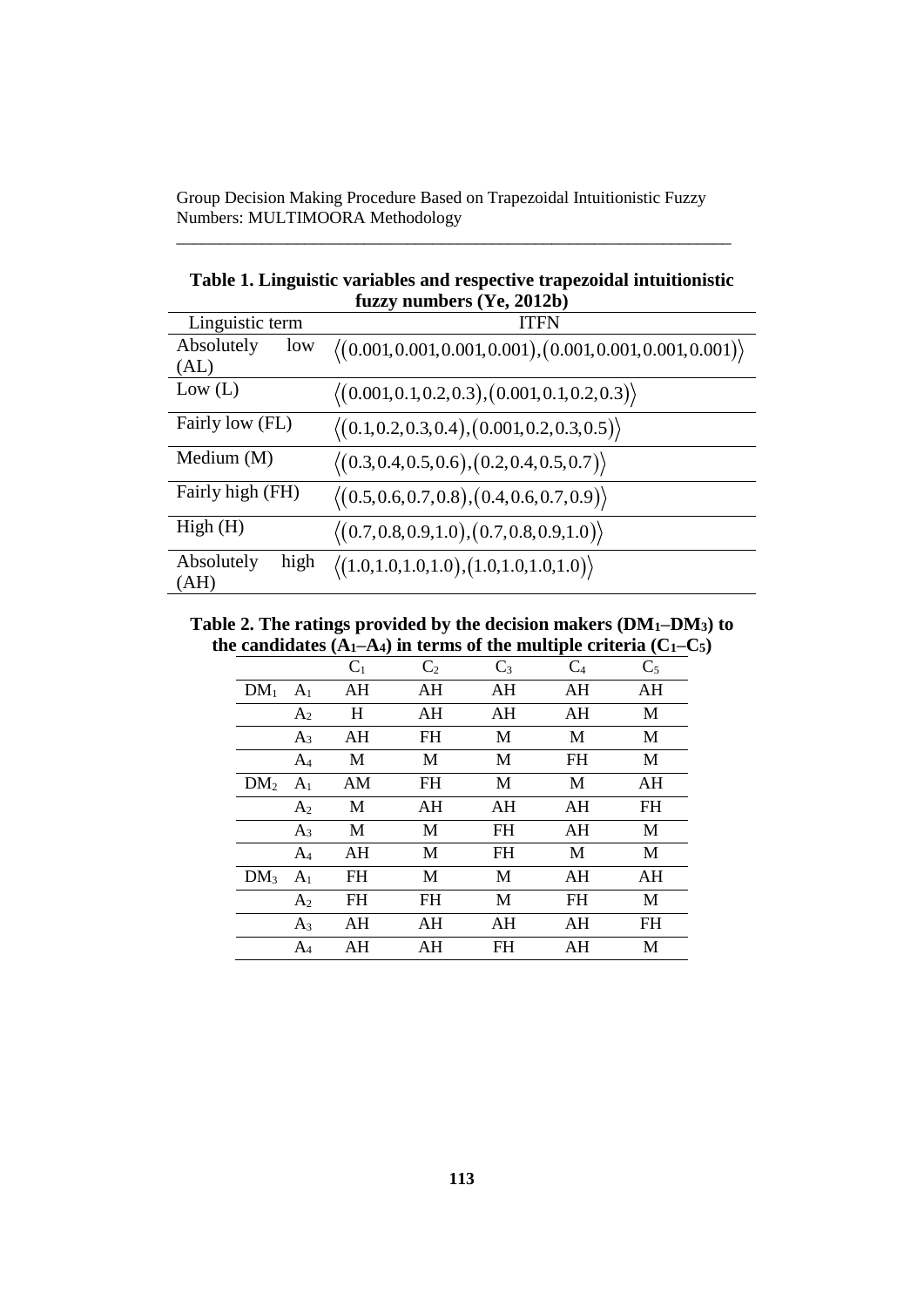Tomas Baležentis, Alvydas Baležentis

| palezentis, Alvydas Dalezentis                                      |                                                                                                                                                                                               |                           |  |  |
|---------------------------------------------------------------------|-----------------------------------------------------------------------------------------------------------------------------------------------------------------------------------------------|---------------------------|--|--|
| Step 1. Converting the linguistic terms into the ITFNs, we can get: |                                                                                                                                                                                               |                           |  |  |
|                                                                     | [(1.0, 1.0, 1.0, 1.0),                                                                                                                                                                        | $(1.0, 1.0, 1.0, 1.0)$ ], |  |  |
|                                                                     |                                                                                                                                                                                               | $(0.7, 0.8, 0.9, 1.0)$ ], |  |  |
|                                                                     |                                                                                                                                                                                               |                           |  |  |
|                                                                     | $[D^1] = \begin{bmatrix} [(0.7, 0.8, 0.9, 1.0), & (0.7, 0.8, 0.9, 1.0)], \\ [(1.0, 1.0, 1.0, 1.0), & (1.0, 1.0, 1.0, 1.0)], \\ [(0.3, 0.4, 0.5, 0.6), & (0.2, 0.4, 0.5, 0.7)], \end{bmatrix}$ | $(0.2, 0.4, 0.5, 0.7)$ ], |  |  |
|                                                                     | [(1.0, 1.0, 1.0, 1.0),                                                                                                                                                                        | $(1.0, 1.0, 1.0, 1.0)$ ], |  |  |
|                                                                     | [(1.0, 1.0, 1.0, 1.0),                                                                                                                                                                        | $(1.0, 1.0, 1.0, 1.0)$ ], |  |  |
|                                                                     | [(0.5, 0.6, 0.7, 0.8),                                                                                                                                                                        | $(0.4, 0.6, 0.7, 0.9)$ ], |  |  |
|                                                                     | [(0.3, 0.4, 0.5, 0.6),                                                                                                                                                                        | $(0.2, 0.4, 0.5, 0.7)$ ], |  |  |
|                                                                     | [(1.0, 1.0, 1.0, 1.0),                                                                                                                                                                        | $(1.0, 1.0, 1.0, 1.0)$ ], |  |  |
|                                                                     | [(1.0, 1.0, 1.0, 1.0),                                                                                                                                                                        | $(1.0, 1.0, 1.0, 1.0)$ ], |  |  |
|                                                                     | [(0.3, 0.4, 0.5, 0.6),                                                                                                                                                                        | $(0.2, 0.4, 0.5, 0.7)$ ], |  |  |
|                                                                     | [(0.3, 0.4, 0.5, 0.6),                                                                                                                                                                        | $(0.2, 0.4, 0.5, 0.7)$ ], |  |  |
|                                                                     | [(1.0, 1.0, 1.0, 1.0),                                                                                                                                                                        | $(1.0, 1.0, 1.0, 1.0)$ ], |  |  |
|                                                                     | [(1.0, 1.0, 1.0, 1.0),                                                                                                                                                                        | $(1.0, 1.0, 1.0, 1.0)$ ], |  |  |
|                                                                     | [(0.3, 0.4, 0.5, 0.6),                                                                                                                                                                        | $(0.2, 0.4, 0.5, 0.7)$ ], |  |  |
|                                                                     | [(0.5, 0.6, 0.7, 0.8),                                                                                                                                                                        | $(0.4, 0.6, 0.7, 0.9)$ ], |  |  |
|                                                                     | [(1.0, 1.0, 1.0, 1.0),                                                                                                                                                                        | $(1.0, 1.0, 1.0, 1.0)$ ], |  |  |
|                                                                     | [(0.3, 0.4, 0.5, 0.6),                                                                                                                                                                        | $(0.2, 0.4, 0.5, 0.7)$ ], |  |  |
|                                                                     | [(0.3, 0.4, 0.5, 0.6),                                                                                                                                                                        | $(0.2, 0.4, 0.5, 0.7)$ ], |  |  |
|                                                                     | [(0.3, 0.4, 0.5, 0.6),                                                                                                                                                                        | $(0.2, 0.4, 0.5, 0.7)$ ,  |  |  |
|                                                                     |                                                                                                                                                                                               |                           |  |  |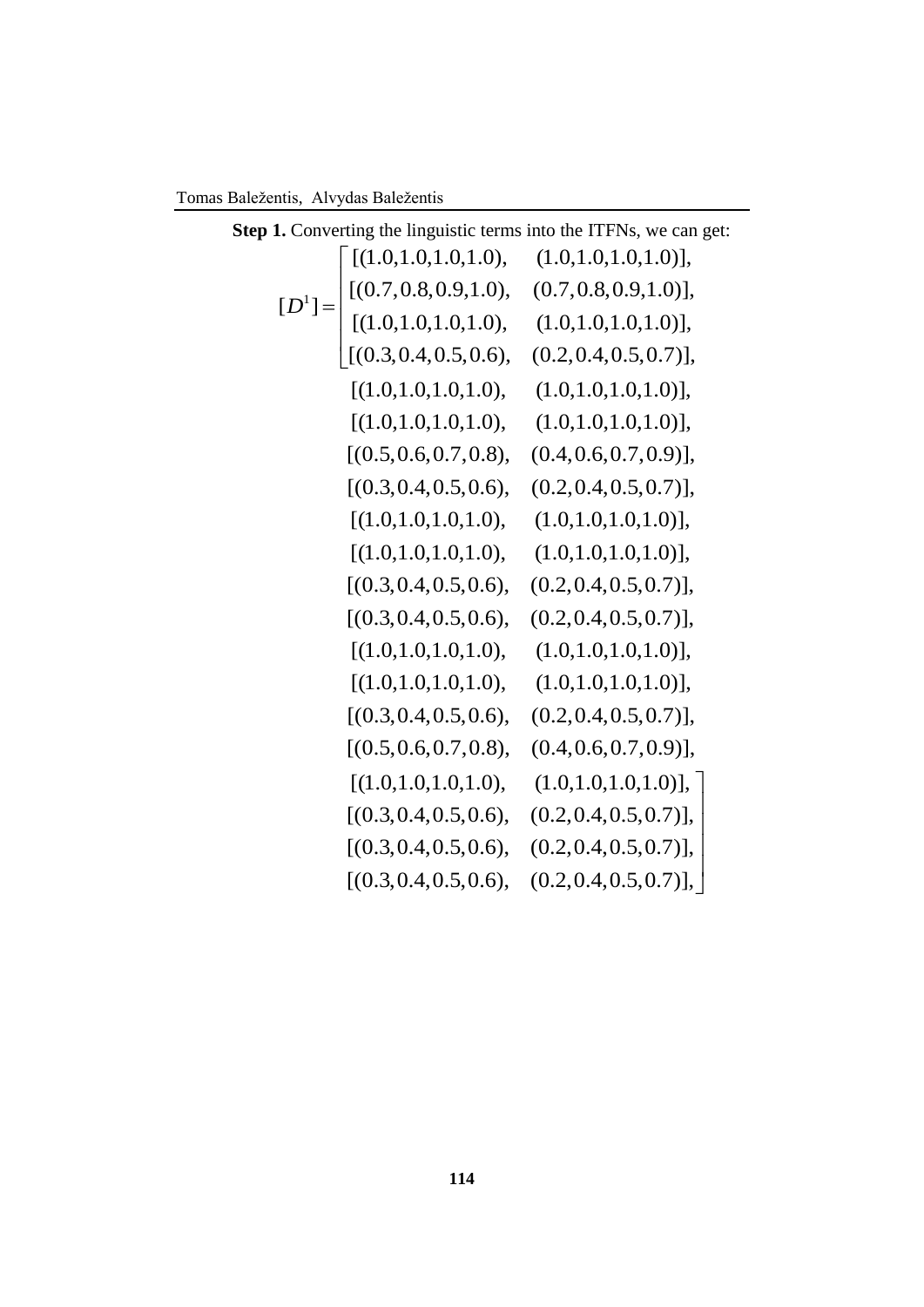Group Decision Making Procedure Based on Trapezoidal Intuitionistic Fuzzy

| $\sim$<br>Numbers: MULTIMOORA Methodology |                                                                                                                                                 |                           |  |  |
|-------------------------------------------|-------------------------------------------------------------------------------------------------------------------------------------------------|---------------------------|--|--|
|                                           | $[D^2] = \begin{bmatrix} [(1.0, 1.0, 1.0, 1.0), \\ [(0.3, 0.4, 0.5, 0.6), \\ [(0.3, 0.4, 0.5, 0.6), \\ [(1.0, 1.0, 1.0, 1.0), \\ \end{bmatrix}$ | $(1.0, 1.0, 1.0, 1.0)$ ], |  |  |
|                                           |                                                                                                                                                 | $(0.2, 0.4, 0.5, 0.7)$ ], |  |  |
|                                           |                                                                                                                                                 | $(0.2, 0.4, 0.5, 0.7)$ ], |  |  |
|                                           |                                                                                                                                                 | $(1.0, 1.0, 1.0, 1.0)$ ], |  |  |
|                                           | [(0.5, 0.6, 0.7, 0.8),                                                                                                                          | $(0.4, 0.6, 0.7, 0.9)$ ], |  |  |
|                                           | [(1.0, 1.0, 1.0, 1.0),                                                                                                                          | $(1.0, 1.0, 1.0, 1.0)$ ], |  |  |
|                                           | [(0.3, 0.4, 0.5, 0.6),                                                                                                                          | $(0.2, 0.4, 0.5, 0.7)$ ], |  |  |
|                                           | [(0.3, 0.4, 0.5, 0.6),                                                                                                                          | $(0.2, 0.4, 0.5, 0.7)$ ], |  |  |
|                                           | [(0.3, 0.4, 0.5, 0.6),                                                                                                                          | $(0.2, 0.4, 0.5, 0.7)$ ], |  |  |
|                                           | [(1.0, 1.0, 1.0, 1.0),                                                                                                                          | $(1.0, 1.0, 1.0, 1.0)$ ], |  |  |
|                                           | [(0.5, 0.6, 0.7, 0.8),                                                                                                                          | $(0.4, 0.6, 0.7, 0.9)$ ], |  |  |
|                                           | [(0.5, 0.6, 0.7, 0.8),                                                                                                                          | $(0.4, 0.6, 0.7, 0.9)$ ], |  |  |
|                                           | [(0.3, 0.4, 0.5, 0.6),                                                                                                                          | $(0.2, 0.4, 0.5, 0.7)$ ], |  |  |
|                                           | [(1.0, 1.0, 1.0, 1.0),                                                                                                                          | $(1.0, 1.0, 1.0, 1.0)$ ], |  |  |
|                                           | [(1.0, 1.0, 1.0, 1.0),                                                                                                                          | $(1.0, 1.0, 1.0, 1.0)$ ], |  |  |
|                                           | [(0.3, 0.4, 0.5, 0.6),                                                                                                                          | $(0.2, 0.4, 0.5, 0.7)$ ], |  |  |
|                                           | [(1.0, 1.0, 1.0, 1.0),                                                                                                                          | $(1.0, 1.0, 1.0, 1.0)$ ,  |  |  |
|                                           | [(0.5, 0.6, 0.7, 0.8),                                                                                                                          | $(0.4, 0.6, 0.7, 0.9)$ ], |  |  |
|                                           | [(0.3, 0.4, 0.5, 0.6),                                                                                                                          | $(0.2, 0.4, 0.5, 0.7)$ ], |  |  |
|                                           | [(0.3, 0.4, 0.5, 0.6),                                                                                                                          | $(0.2, 0.4, 0.5, 0.7)$ ], |  |  |
|                                           |                                                                                                                                                 |                           |  |  |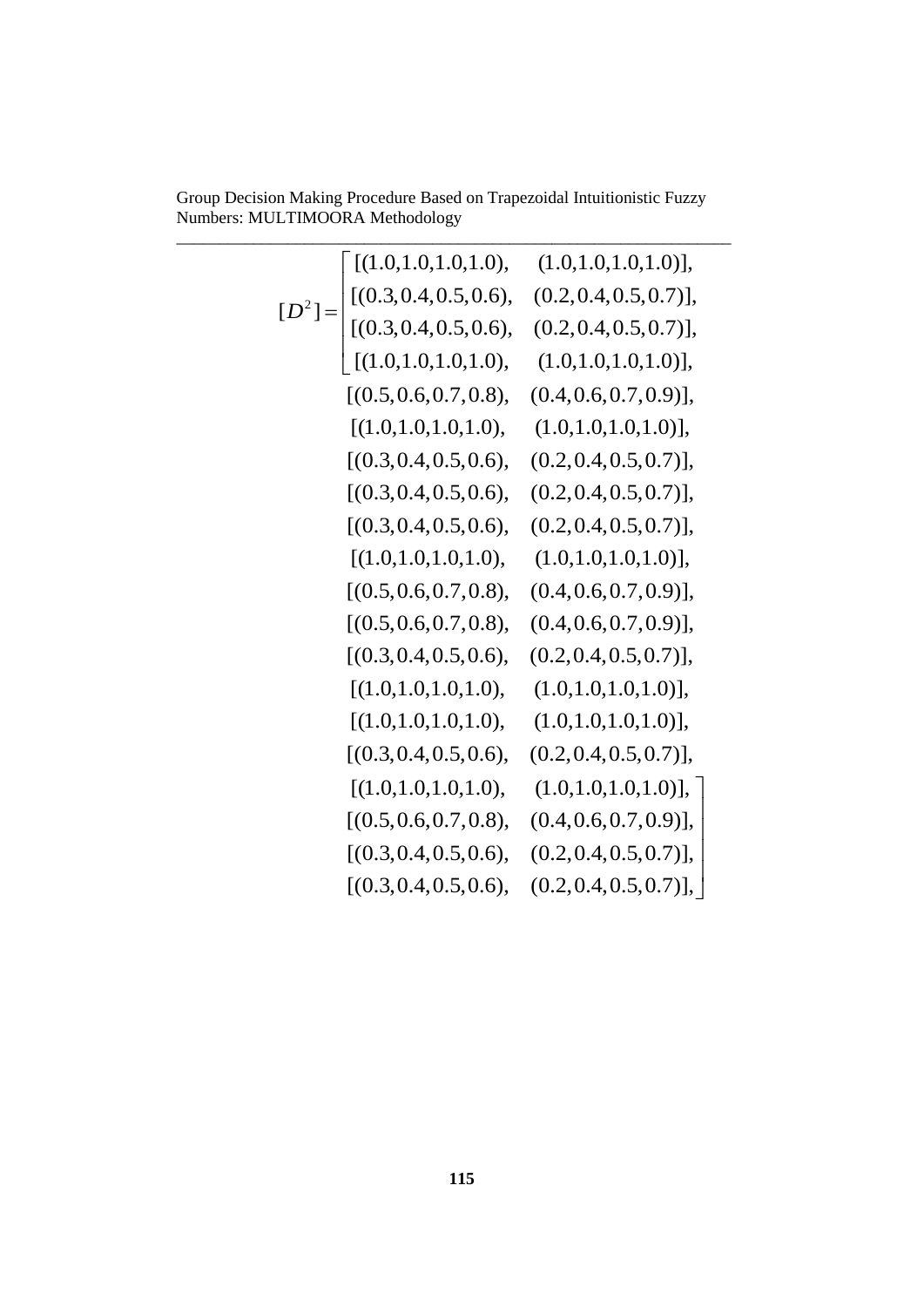Tomas Baležentis, Alvydas Baležentis

| ntis, Alvydas Baležentis |                                                                                                                    |                           |  |
|--------------------------|--------------------------------------------------------------------------------------------------------------------|---------------------------|--|
|                          | [(0.5, 0.6, 0.7, 0.8),                                                                                             | $(0.4, 0.6, 0.7, 0.9)$ ], |  |
|                          | $[D^3] = \begin{bmatrix} [(0.5, 0.6, 0.7, 0.8), \\ [(1.0, 1.0, 1.0, 1.0), \\ [(1.0, 1.0, 1.0, 1.0), \end{bmatrix}$ | $(0.4, 0.6, 0.7, 0.9)$ ], |  |
|                          |                                                                                                                    | $(1.0, 1.0, 1.0, 1.0)$ ], |  |
|                          |                                                                                                                    | $(1.0, 1.0, 1.0, 1.0)$ ], |  |
|                          | [(0.3, 0.4, 0.5, 0.6),                                                                                             | $(0.2, 0.4, 0.5, 0.7)$ ], |  |
|                          | [(0.5, 0.6, 0.7, 0.8),                                                                                             | $(0.4, 0.6, 0.7, 0.9)$ ], |  |
|                          | [(1.0, 1.0, 1.0, 1.0),                                                                                             | $(1.0, 1.0, 1.0, 1.0)$ ], |  |
|                          | [(1.0, 1.0, 1.0, 1.0),                                                                                             | $(1.0, 1.0, 1.0, 1.0)$ ], |  |
|                          | [(0.3, 0.4, 0.5, 0.6),                                                                                             | $(0.2, 0.4, 0.5, 0.7)$ ], |  |
|                          | [(0.3, 0.4, 0.5, 0.6),                                                                                             | $(0.2, 0.4, 0.5, 0.7)$ ], |  |
|                          | [(1.0, 1.0, 1.0, 1.0),                                                                                             | $(1.0, 1.0, 1.0, 1.0)$ ], |  |
|                          | [(0.5, 0.6, 0.7, 0.8),                                                                                             | $(0.4, 0.6, 0.7, 0.9)$ ], |  |
|                          | [(1.0, 1.0, 1.0, 1.0),                                                                                             | $(1.0, 1.0, 1.0, 1.0)$ ], |  |
|                          | [(0.5, 0.6, 0.7, 0.8),                                                                                             | $(0.4, 0.6, 0.7, 0.9)$ ], |  |
|                          | [(1.0, 1.0, 1.0, 1.0),                                                                                             | $(1.0, 1.0, 1.0, 1.0)$ ], |  |
|                          | [(1.0, 1.0, 1.0, 1.0),                                                                                             | $(1.0, 1.0, 1.0, 1.0)$ ], |  |
|                          | [(1.0, 1.0, 1.0, 1.0),                                                                                             | $(1.0, 1.0, 1.0, 1.0)$ ], |  |
|                          | [(0.3, 0.4, 0.5, 0.6),                                                                                             | $(0.2, 0.4, 0.5, 0.7)$ ], |  |
|                          | [(0.5, 0.6, 0.7, 0.8),                                                                                             | $(0.4, 0.6, 0.7, 0.9)$ ], |  |
|                          | [(0.3, 0.4, 0.5, 0.6),                                                                                             | $(0.2, 0.4, 0.5, 0.7)$ ], |  |
|                          |                                                                                                                    |                           |  |

**Step 2.** In this example, we assume  $g(x) = x$  and employ the TIFPOWG operator by the virtue of Eq. 20 to aggregate the expert decision matrices  $D^k$  ( $k = 1, 2, 3$ ) into a single response matrix D. Indeed, one may choose  $g(x) = x^k$ ,  $k > 0$  in order to obtain a different weight vector.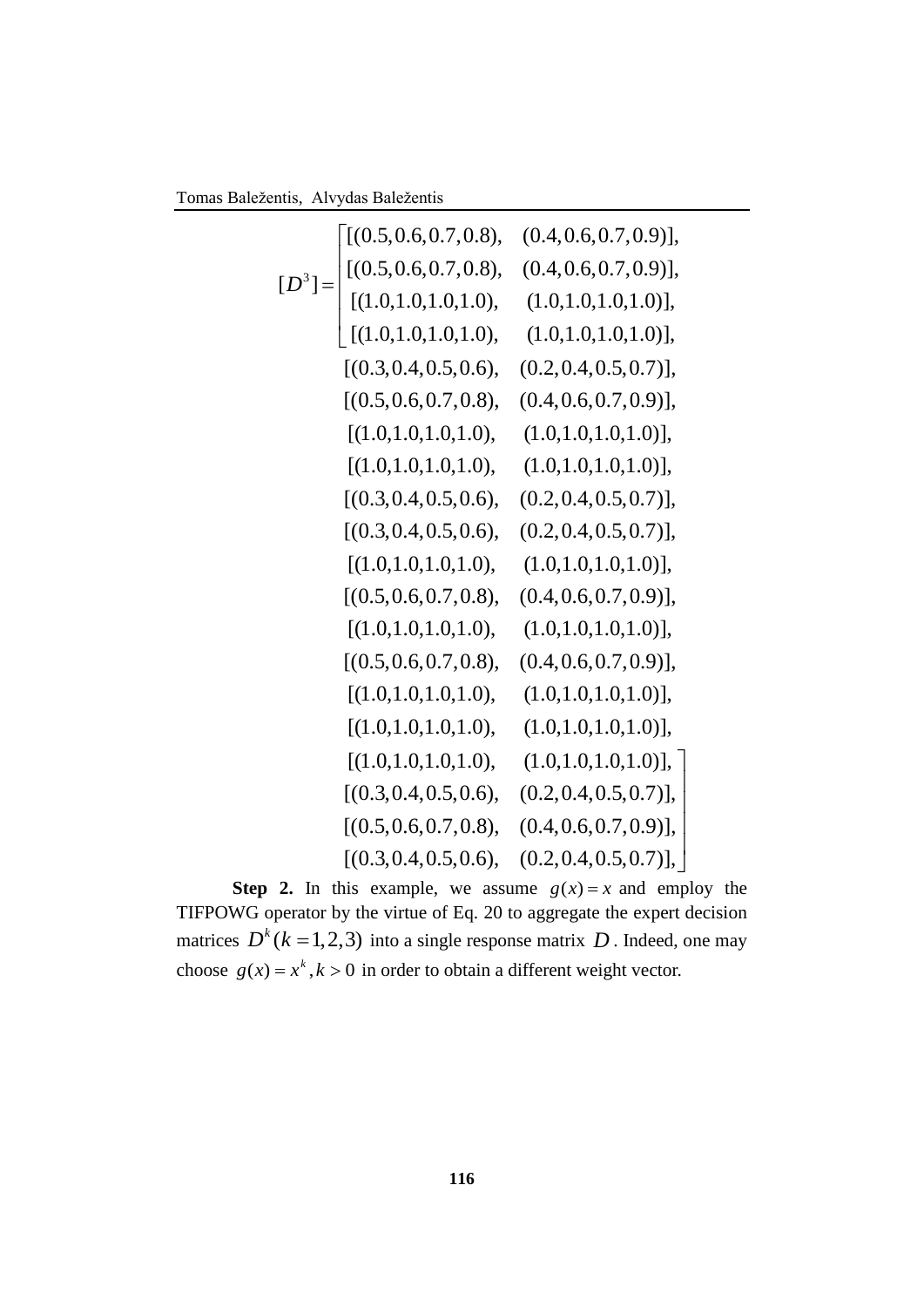| Group Decision Making Procedure Based on Trapezoidal Intuitionistic Fuzzy<br>Numbers: MULTIMOORA Methodology |                                                                   |                               |  |  |
|--------------------------------------------------------------------------------------------------------------|-------------------------------------------------------------------|-------------------------------|--|--|
|                                                                                                              | [(0.77, 0.83, 0.88, 0.92),                                        | $(0.71, 0.83, 0.88, 0.96)$ ], |  |  |
|                                                                                                              |                                                                   | $(0.41, 0.60, 0.70, 0.87)$ ], |  |  |
|                                                                                                              | $\Bigg  [(0.49, 0.60, 0.70, 0.80),$<br>[(0.63, 0.70, 0.77, 0.82), | $(0.54, 0.70, 0.77, 0.87)$ ], |  |  |
|                                                                                                              | [(0.63, 0.70, 0.77, 0.82),                                        | $(0.54, 0.70, 0.77, 0.87)$ ], |  |  |
|                                                                                                              | [(0.51, 0.61, 0.69, 0.77),                                        | $(0.41, 0.61, 0.69, 0.85)$ ], |  |  |
|                                                                                                              | [(0.77, 0.83, 0.88, 0.92),                                        | $(0.71, 0.83, 0.88, 0.96)$ ], |  |  |
|                                                                                                              | [(0.51, 0.61, 0.69, 0.77),                                        | $(0.41, 0.61, 0.69, 0.85)$ ], |  |  |
|                                                                                                              | [(0.41, 0.52, 0.61, 0.69),                                        | $(0.31, 0.52, 0.61, 0.77)$ ], |  |  |
|                                                                                                              | [(0.41, 0.52, 0.61, 0.69),                                        | $(0.31, 0.52, 0.61, 0.77)$ ], |  |  |
|                                                                                                              | [(0.63, 0.70, 0.77, 0.82),                                        | $(0.54, 0.70, 0.77, 0.87)$ ], |  |  |
|                                                                                                              | [(0.51, 0.61, 0.69, 0.77),                                        | $(0.41, 0.61, 0.69, 0.85)$ ], |  |  |
|                                                                                                              | [(0.43, 0.53, 0.63, 0.73),                                        | $(0.2, 0.53, 0.63, 0.83)$ ],  |  |  |
|                                                                                                              | [(0.63, 0.70, 0.77, 0.82),                                        | $(0.54, 0.70, 0.77, 0.87)$ ], |  |  |
|                                                                                                              | [(0.77, 0.83, 0.88, 0.92),                                        | $(0.71, 0.83, 0.88, 0.96)$ ], |  |  |
|                                                                                                              | [(0.63, 0.70, 0.77, 0.82),                                        | $(0.54, 0.70, 0.77, 0.87)$ ], |  |  |
|                                                                                                              | [(0.51, 0.61, 0.69, 0.77),                                        | $(0.41, 0.61, 0.69, 0.85)$ ], |  |  |
|                                                                                                              | [(1.0, 1.0, 1.0, 1.0),                                            | $(1.0, 1.0, 1.0, 1.0)$ ],     |  |  |
|                                                                                                              | [(0.35, 0.45, 0.56, 0.66),                                        | $(0.35, 0.45, 0.56, 0.76)$ ], |  |  |
|                                                                                                              | [(0.35, 0.45, 0.56, 0.66),                                        | $(0.35, 0.45, 0.56, 0.76)$ ,  |  |  |
|                                                                                                              | [(0.3, 0.4, 0.5, 0.6),                                            | $(0.2, 0.4, 0.5, 0.7)$ ],     |  |  |
|                                                                                                              |                                                                   |                               |  |  |

**Step 3.** All of the criteria are benefit ones and expressed in the ITFNs, therefore we do not need to normalize them.

**Step 4.** The four candidates are ranked according to the Ratio System, cf. Eq. 23. Table 3 presents the results.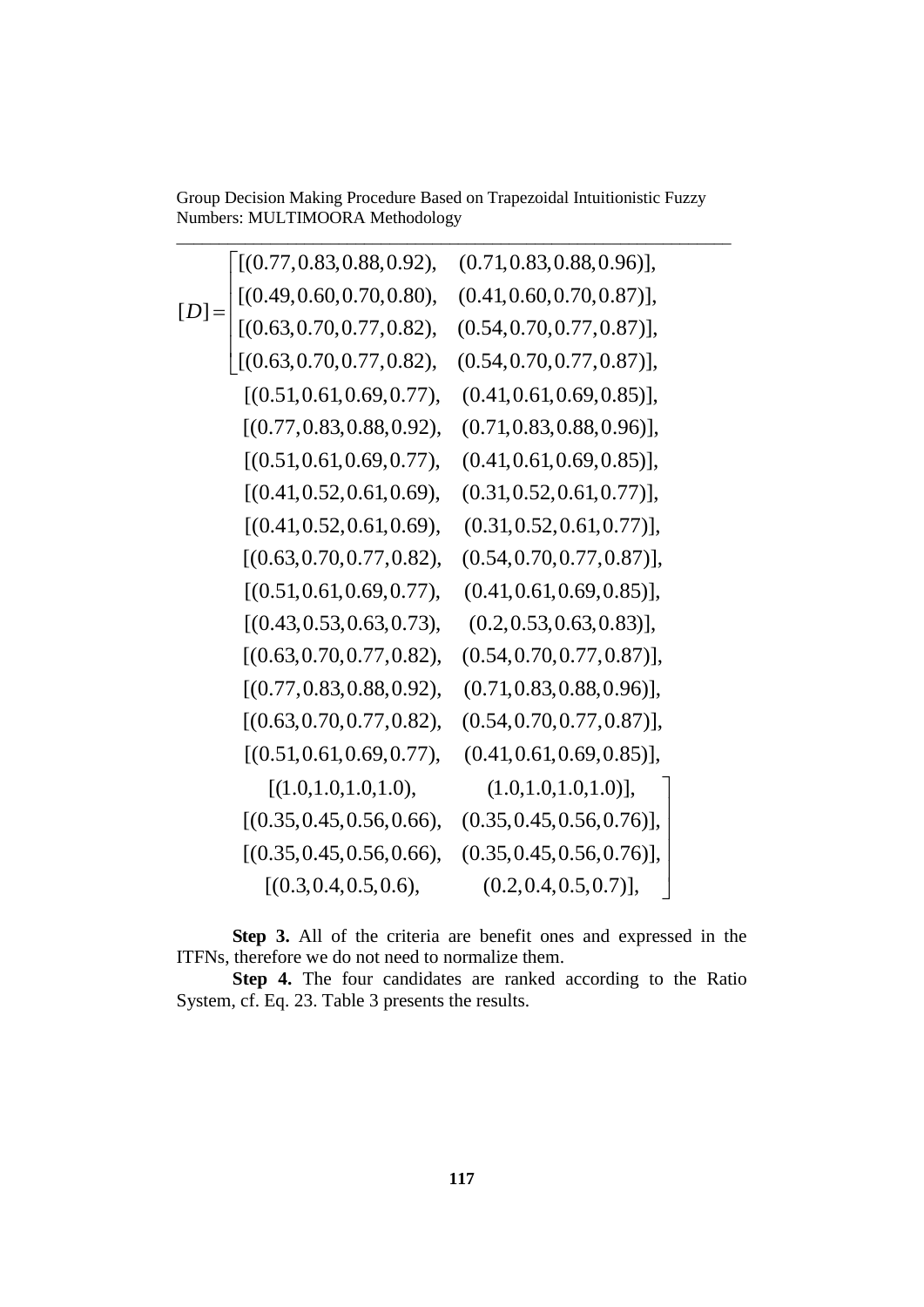| <b>Table 3. The Ratio System</b> |                                                        |           |      |  |
|----------------------------------|--------------------------------------------------------|-----------|------|--|
|                                  | $y_i$                                                  | $EV(y_i)$ | Rank |  |
| A <sub>1</sub>                   | [(2.32, 2.66, 2.95, 2.51),<br>(2.02, 2.69, 2.95, 3.45) | 2.69      |      |  |
| A <sub>2</sub>                   | [(2.66, 2.96, 3.23, 3.46),<br>(2.37, 2.96, 3.23, 3.66) | 3.07      |      |  |
| $A_3$                            | [(2.28, 2.62, 2.92, 3.18),<br>(1.9, 2.62, 2.92, 3.44)  | 2.74      | 2    |  |
| AΔ                               | [(1.98, 2.36, 2.7, 3.01),<br>(1.58, 2.36, 2.7, 3.32)   | 2.50      |      |  |

**Step 5.** We define the Reference Point

 $r = [(1.0, 1.0, 1.0, 1.0), (1.0, 1.0, 1.0, 1.0)]$  and thus rank the alternatives in terms of their distance from it (Eq. 13 and 25): those with smaller distances are attributed with higher ranks (Table 4).

| <b>Table 4. The Reference Point</b> |              |      |  |
|-------------------------------------|--------------|------|--|
|                                     | $d_r(A_i,r)$ | Rank |  |
| A <sub>1</sub>                      | 0.85         |      |  |
| A <sub>2</sub>                      | 0.66         |      |  |
| $A_3$                               | 0.73         |      |  |
|                                     | 0.73         |      |  |

**Step 6.** Eq. 27 is employed to obtain ranks for each of alternatives according to the Full Multiplicative Form (Table 5).

| <b>Table 5. The Full Multiplicative Form</b> |                                                         |           |                       |  |
|----------------------------------------------|---------------------------------------------------------|-----------|-----------------------|--|
|                                              |                                                         | $EV(U_i)$ | Rank                  |  |
| A <sub>1</sub>                               | [(0.10, 0.18, 0.29, 0.40),<br>(0.05, 0.18, 0.29, 0.55)] | 0.25      | $\mathcal{D}_{\cdot}$ |  |
| A <sub>2</sub>                               | [(0.18, 0.29, 0.42, 0.56),<br>(0.11, 0.29, 0.42, 0.70)  | 0.37      |                       |  |
| $A_3$                                        | [(0.10, 0.18, 0.29, 0.40),<br>(0.05, 0.18, 0.29, 0.55)] | 0.25      |                       |  |
| A4                                           | [(0.06, 0.14, 0.23, 0.35),<br>(0.02, 0.14, 0.23, 0.52)] | 0.21      |                       |  |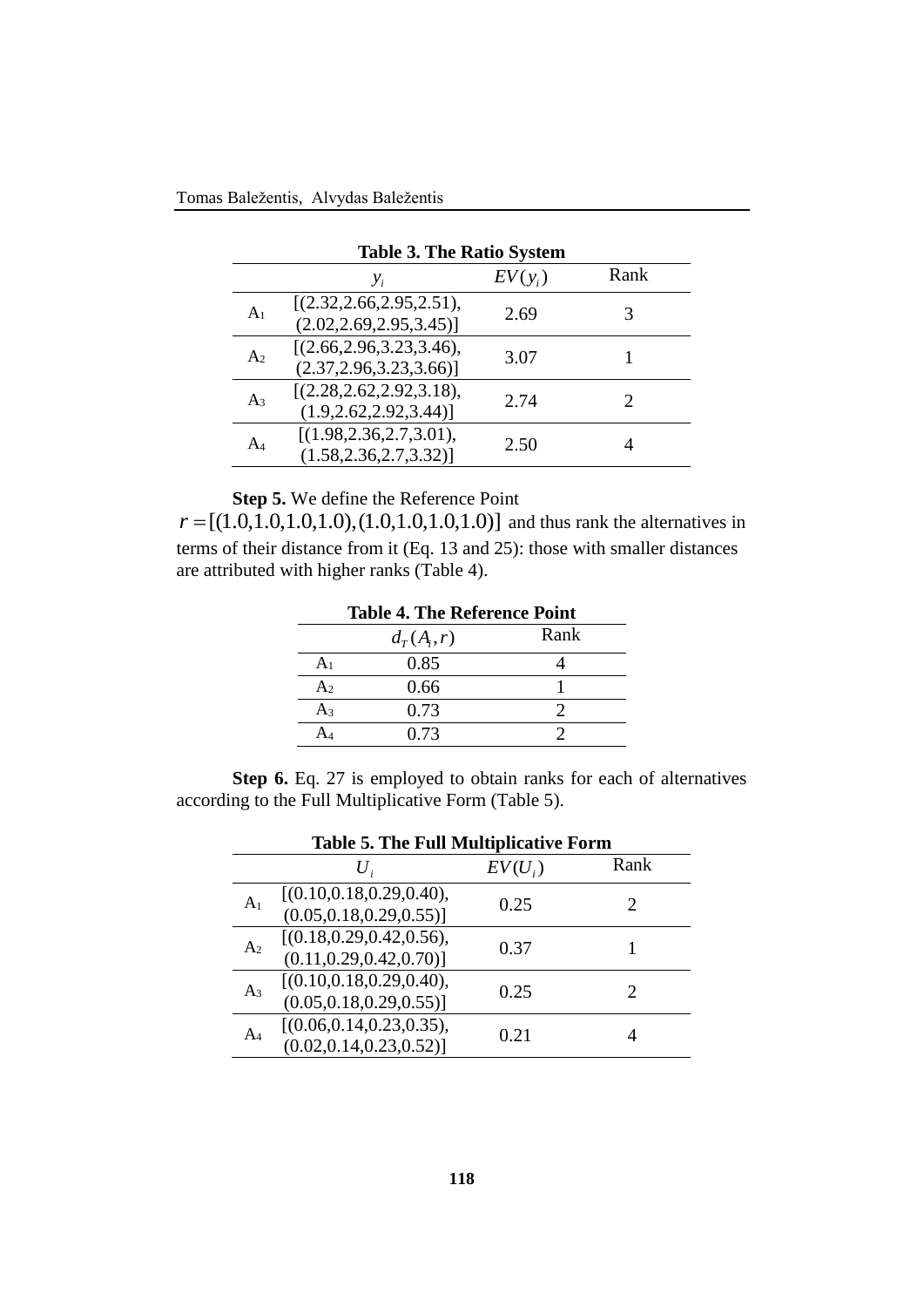\_\_\_\_\_\_\_\_\_\_\_\_\_\_\_\_\_\_\_\_\_\_\_\_\_\_\_\_\_\_\_\_\_\_\_\_\_\_\_\_\_\_\_\_\_\_\_\_\_\_\_\_\_\_\_\_\_\_\_\_\_\_\_\_\_

**Step 7.** Then, by using the Ratio System, the Reference Point and the Full Multiplicative Form to rank the candidates, we have the following results (Table 6). The Dominance theory (Brauers, Zavadskas, 2011) is employed to summarize the three different ranks provided by respective parts of MULTIMOORA. The last column in Table 6 presents the final ranking.

|                | <b>Table 0. Kalikulg 01 the candidates according to MOLTIMOOKA</b> |           |                |                   |  |  |
|----------------|--------------------------------------------------------------------|-----------|----------------|-------------------|--|--|
|                | The Ratio<br>System                                                | The       | The Full       | <b>MULTIMOORA</b> |  |  |
|                |                                                                    | Reference | Multiplicative | (Final rank)      |  |  |
|                |                                                                    | Point     | Form           |                   |  |  |
|                |                                                                    |           |                |                   |  |  |
| A <sub>2</sub> |                                                                    |           |                |                   |  |  |
| $A_3$          |                                                                    |           |                |                   |  |  |
|                |                                                                    |           |                |                   |  |  |

**Table 6. Ranking of the candidates according to MULTIMOORA**

According to the multi-criteria evaluation, the fourth candidate  $(A_2)$ should be recruited, whereas the second candidate  $(A_3)$  is the second-best option. At the other end of spectrum, candidates  $A_1$  and  $A_4$  are the last two.

# **6. Conclusion**

The MULTIMOORA method has been extended with intuitionistic trapezoidal fuzzy numbers to handle the uncertainty in decision making. Furthermore, the trapezoidal intuitionistic fuzzy power aggregation operators have been employed to aggregate expert ratings and ensure that the biased ratings were attributed with lower significance. An illustrative example demonstrated the operationality of the proposed technique.

Further research should aim at allowing for higher degree of uncertainty in the modelling. For instance, application of the neutrosophic numbers would put fewer restrictions on the membership and nonmembership functions. Interval intuitionistic trapezoidal fuzzy numbers would also allow to incorporate additional knowledge about uncertainty in the decision making process.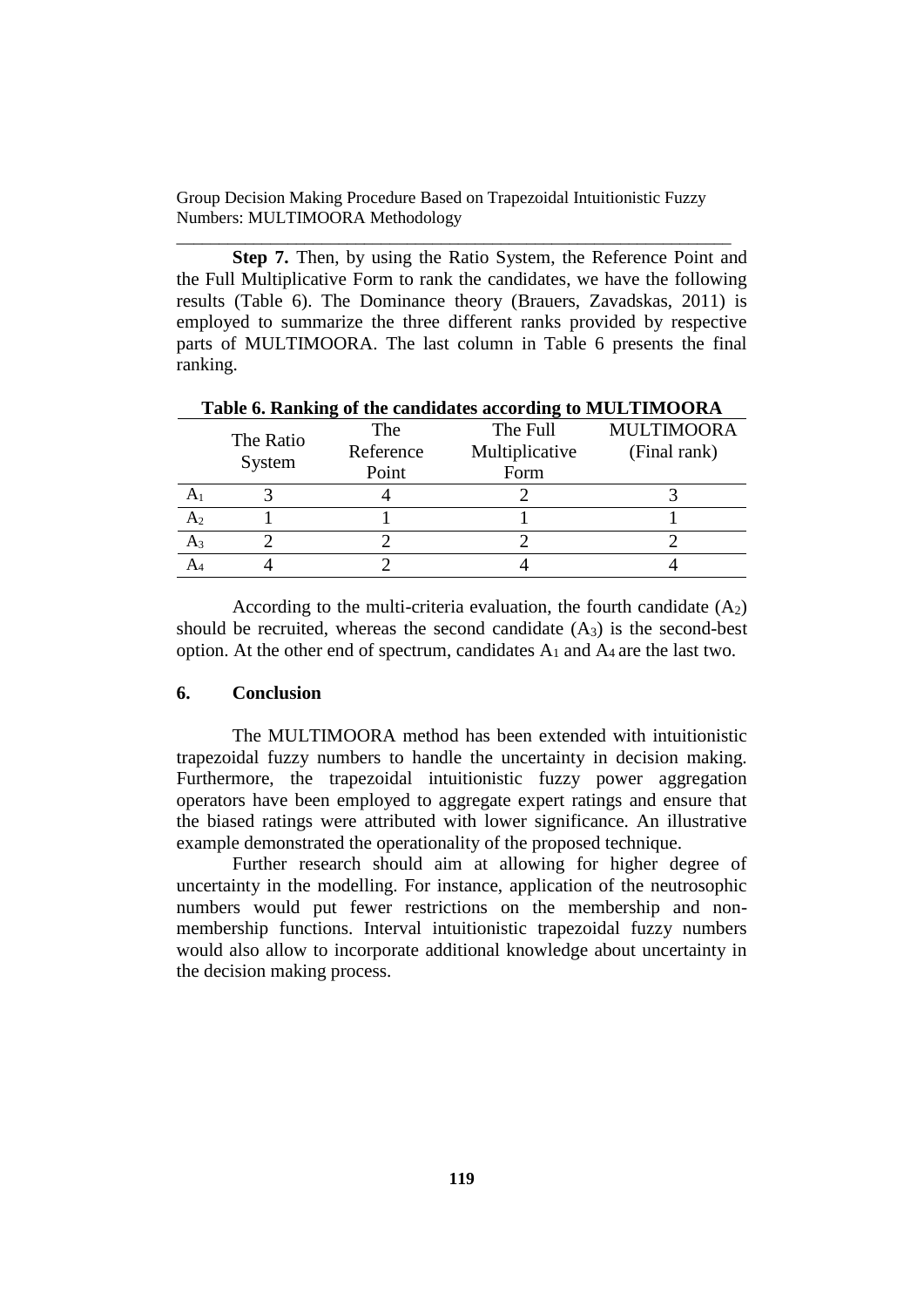## **REFERENCES**

- [1] **Atanassov, K. (1986),** *Intuitionistic Fuzzy Sets; Fuzzy Sets and Systems*, 20, 87–96;
- [2] **Baležentis, T., & Baležentis, A. (2014),** *A Survey on Development and Applications of the Multi*‐*criteria Decision Making Method MULTIMOORA. Journal of Multi*‐*Criteria Decision Analysis*, *21* (3-4), 209-222;
- [3] **Brauers, W. K. M. Zavadskas, E. K., (2006),** *The MOORA Method and its Application to Privatization in a Transition Economy; Control and Cybernetics,* 35, 445–469;
- [4] **Brauers, W. K. M., Zavadskas, E. K. (2010),** *Project Management by MULTIMOORA as an Instrument for Transition Economies; Technological and Economic Development of Economy,* 16, 5–24;
- [5] **Brauers, W. K. M., Zavadskas, E. K. (2011),** *MULTIMOORA Optimization Used to Decide on a Bank Loan to Buy Property, Technological and Economic Development of Economy,* 17, 174– 188;
- [6] **Chen, Z. S., & Li, Y. L. (2014),** *An Improved MULTIMOORA Approach for Group Decision Making Based upon Interdependent Inputs of Intuitionistic Trapezoidal Fuzzy Numbers. Systems Engineering - Theory & Practice*, 34(12), 3138-3156;
- [7] **Deliktas, D. & Ustun, O. (2015),** *Student Selection and Assignment Methodology Based on Fuzzy MULTIMOORA and Multichoice Goal Programming***.** *International Transactions in Operational Research*. DOI: 10.1111/itor.12185;
- [8] **Dubois, D. & Prade, H. (1978),** *Operations on Fuzzy Numbers***.** *International Journal of Systems Science*, *9*(6), 613-626;
- [9] **Grzegorzewski P. (2003),** *The Hamming Distance between Intuitionistic Fuzzy Sets. Proceedings of the 10th IFSA World Congress*, Istanbul, Turkey, 35-38;
- [10] **Yager, R. R. (1988),** *On Ordered Weighted Averaging Aggregation Operators in Multi-criteria Decision Making; IEEE Transactions on Systems, Man and Cybernetics,* 18, 183–190;
- [11] **Yager, R. R. (2001),** *The Power Average Operator. IEEE Transactions on Systems, Man and Cyberneti Part A,* 31, 724–731;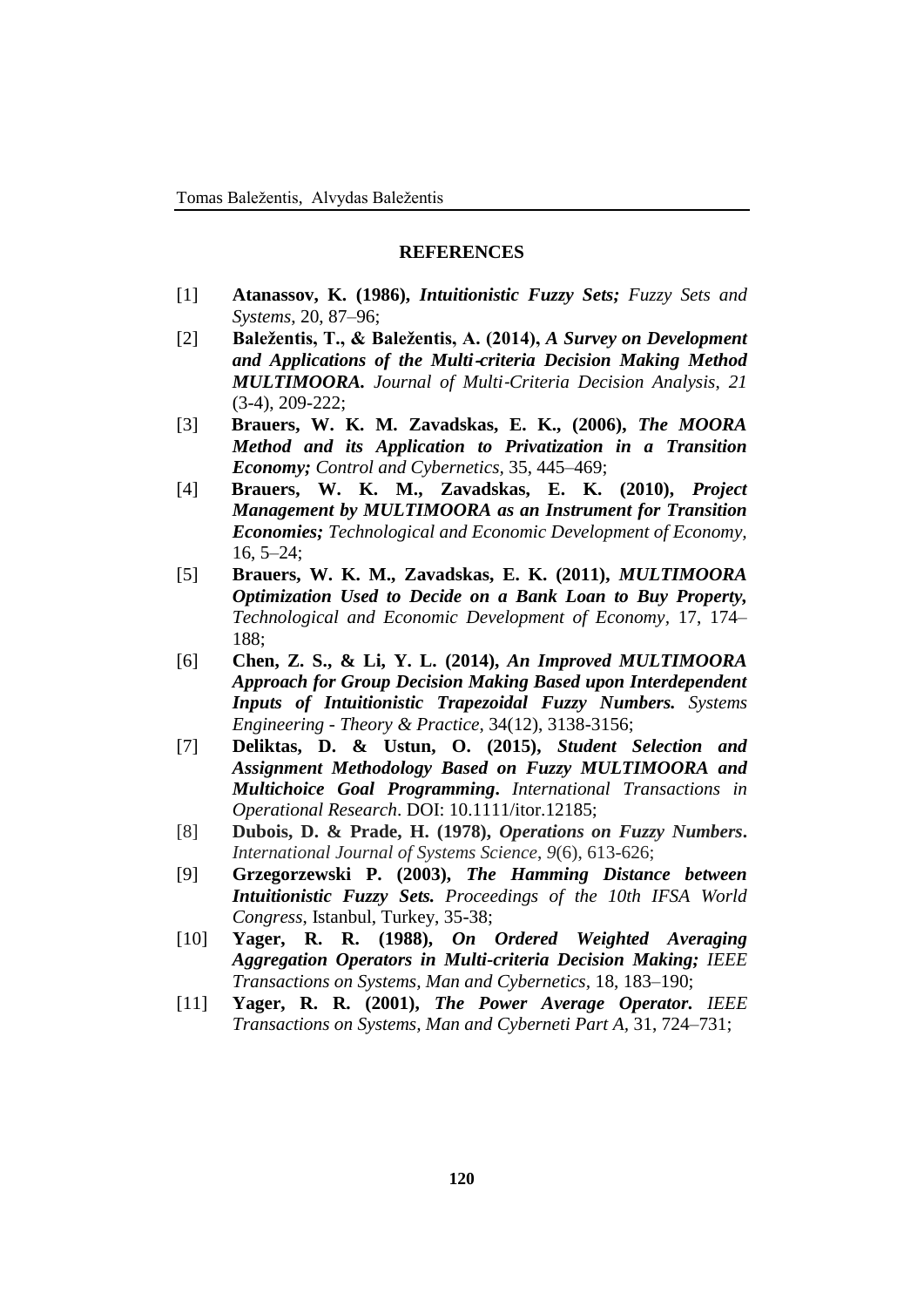[12] **Ye, J. (2011),** *Expected Value Method for Intuitionistic Trapezoidal Fuzzy Multicriteria Decision-making Problems***.** *Expert Systems with Applications*, *38*(9), 11730-11734;

\_\_\_\_\_\_\_\_\_\_\_\_\_\_\_\_\_\_\_\_\_\_\_\_\_\_\_\_\_\_\_\_\_\_\_\_\_\_\_\_\_\_\_\_\_\_\_\_\_\_\_\_\_\_\_\_\_\_\_\_\_\_\_\_\_

- [13] **Ye, J. (2012a),** *Multicriteria Group Decision-making Method Using the Distances-based Similarity Measures between Intuitionistic Trapezoidal Fuzzy Numbers***.** *International Journal of General Systems*, 41(7), 729-739;
- [14] **Ye, J. (2012b),** *Multicriteria Group Decision-making Method Using Vector Similarity Measures for Trapezoidal Intuitionistic Fuzzy Numbers. Group Decision and Negotiation*, *21*(4), 519-530;
- [15] **Li, X. & Chen, X. (2015),** *Multi-criteria Group Decision Making Based on Trapezoidal Intuitionistic Fuzzy Information***.** *Applied Soft Computing*, *30*, 454-461;
- [16] **Liu, H. C., You, J. X., Lu, C. & Chen, Y. Z. (2015),** *Evaluating Health-care Waste Treatment Technologies Using a Hybrid Multicriteria Decision Making Model. Renewable and Sustainable Energy Reviews*, *41*, 932-942;
- [17] **Liu, H. C., You, J. X., Lu, C. & Shan, M. M. (2014),** *Application of Interval 2-tuple Linguistic MULTIMOORA Method for Healthcare Waste Treatment Technology Evaluation and Selection. Waste Management*, *34*(11), 2355-2364;
- [18] **Liu, P. D. & Jin, F. (2012),** *A Multi-attribute Group Decisionmaking Method Based on Weighted Geometric Operators of Interval-valued Trapezoidal Fuzzy Numbers***.** *Applied Mathematical Modelling*, 36, 2498–2509;
- [19] **Mardani, A., Jusoh, A. & Zavadskas, E. K. (2015),** *Fuzzy Multiple Criteria Decision-making Techniques and Applications– Two Decades Review from 1994 to 2014***.** *Expert Systems with Applications*, *42*(8), 4126-4148;
- [20] **Mishra, S., Sahu, A. K., Datta, S. & Mahapatra, S. S. (2015),**  *Application of Fuzzy Integrated MULTIMOORA Method towards Supplier/Partner Selection in Agile Supply Chain***.** *International Journal of Operational Research*, 22(4), 466-514;
- [21] **Nehi, H. M. & Maleki, H. R. (2005),** *Intuitionistic Fuzzy Numbers and it's Applications in Fuzzy Optimization Problem***.** *Proceedings of the 9th WSEAS International Conference on Systems,* 1-5;
- [22] **Puri, J. & Yadav, S. P. (2015),** *Intuitionistic Fuzzy Data Envelopment Analysis: An Application to the Banking Sector in India. Expert Systems with Applications*, 42(11), 4982-4998;